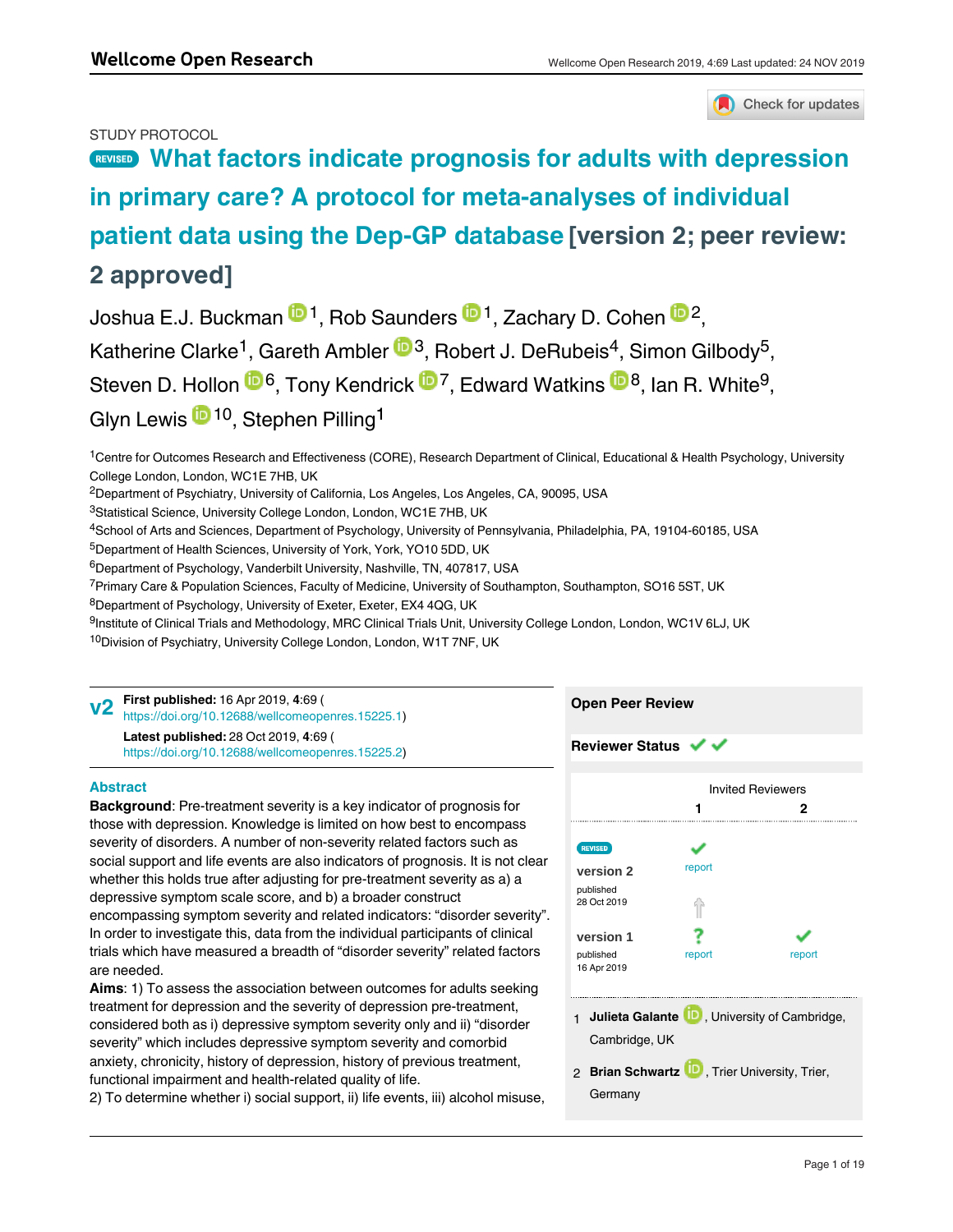and iv) demographic factors (sex, age, ethnicity, marital status, employment status, level of educational attainment, and financial wellbeing) are prognostic indicators of outcomes, independent of baseline "disorder severity" and the type of treatment received.

**Methods**: Databases were searched for randomised clinical trials (RCTs) that recruited adults seeking treatment for depression from their general practitioners and used the same diagnostic and screening instrument to measure severity at baseline – the Revised Clinical Interview Schedule; outcome measures could differ between studies. Chief investigators of all studies meeting inclusion criteria were contacted and individual patient data (IPD) were requested.

**Conclusions**: In total 15 RCTs met inclusion criteria. The Dep-GP database will include the 6271 participants from the 13 studies that provided IPD. This protocol outlines how these data will be analysed. **Registration**: PROSPERO [CRD42019129512](https://protect-eu.mimecast.com/s/CHQTCk9wuwQ5Eu2T6Af) (01/04/2019)

### **Keywords**

Depression, Prognosis, Primary Health Care, Meta-analysis, Individual Patient Data, Systematic Review, Protocol

#### **Corresponding author:** Joshua E.J. Buckman (joshua.buckman@ucl.ac.uk)

**Author roles: Buckman JEJ**: Conceptualization, Data Curation, Formal Analysis, Funding Acquisition, Investigation, Methodology, Project Administration, Resources, Software, Validation, Visualization, Writing – Original Draft Preparation, Writing – Review & Editing; **Saunders R**: Conceptualization, Formal Analysis, Investigation, Methodology, Software, Validation, Writing – Original Draft Preparation, Writing – Review & Editing; **Cohen ZD**: Conceptualization, Data Curation, Methodology, Writing – Review & Editing; **Clarke K**: Data Curation, Methodology, Project Administration, Writing – Original Draft Preparation, Writing – Review & Editing; **Ambler G**: Conceptualization, Funding Acquisition, Methodology, Resources, Software, Supervision, Validation, Writing – Review & Editing; **DeRubeis RJ**: Conceptualization, Funding Acquisition, Supervision, Writing – Review & Editing; **Gilbody S**: Conceptualization, Data Curation, Funding Acquisition, Supervision, Writing – Review & Editing; **Hollon SD** : Conceptualization, Funding Acquisition, Methodology, Supervision, Writing – Review & Editing; **Kendrick T**: Conceptualization, Data Curation, Funding Acquisition, Supervision, Validation, Writing – Review & Editing; **Watkins E**: Conceptualization, Funding Acquisition, Supervision, Writing – Review & Editing; **White IR**: Methodology, Resources, Software, Supervision, Validation, Visualization, Writing – Original Draft Preparation, Writing – Review & Editing; **Lewis G**: Conceptualization, Data Curation, Funding Acquisition, Methodology, Supervision, Validation, Writing – Original Draft Preparation, Writing – Review & Editing; **Pilling S**: Conceptualization, Funding Acquisition, Methodology, Supervision, Validation, Writing – Original Draft Preparation, Writing – Review & Editing

**Competing interests:** No competing interests were disclosed.

**Grant information:** This work was supported by the Wellcome Trust through a Clinical Research Fellowship to JEJB [201292]. SP, KC and RS were all funded by University College London through the Research Department of Clinical, Educational and Health Psychology and respectively funded by the Higher Education Funding Council for England, NIHR, and the Royal College of Psychiatrists. SP and GL, and GA were supported by the National Institute for Health Research University College London Hospitals Biomedical Research Centre. ZC was supported by MQ Foundation [MQDS16/72]. RJDeR was on the faculty in the Department of Psychology at the University of Pennsylvania. SH was on the faculty in the Department of Psychology at Vanderbilt University in Nashville Tennessee USA. IW was supported by the Medical Research Council Programme [MC\_UU\_12023/21]. TK was funded through the University of Southampton by the Higher Education Funding Council for England. EW was funded through the University of Exeter by the Higher Education Funding Council for England. SG was funded by grants from the National Institute for Health Research.

*The funders had no role in study design, data collection and analysis, decision to publish, or preparation of the manuscript.*

**Copyright:** © 2019 Buckman JEJ *et al*. This is an open access article distributed under the terms of the [Creative Commons Attribution License,](http://creativecommons.org/licenses/by/4.0/) which permits unrestricted use, distribution, and reproduction in any medium, provided the original work is properly cited.

**How to cite this article:** Buckman JEJ, Saunders R, Cohen ZD *et al.* **What factors indicate prognosis for adults with depression in primary care? A protocol for meta-analyses of individual patient data using the Dep-GP database [version 2; peer review: 2 approved]** Wellcome Open Research 2019, **4**:69 (<https://doi.org/10.12688/wellcomeopenres.15225.2>)

**First published:** 16 Apr 2019, **4**:69 ([https://doi.org/10.12688/wellcomeopenres.15225.1\)](https://doi.org/10.12688/wellcomeopenres.15225.1)

**Wolfgang Lutz <b>D**, Trier University, Trier, Germany

Any reports and responses or comments on the article can be found at the end of the article.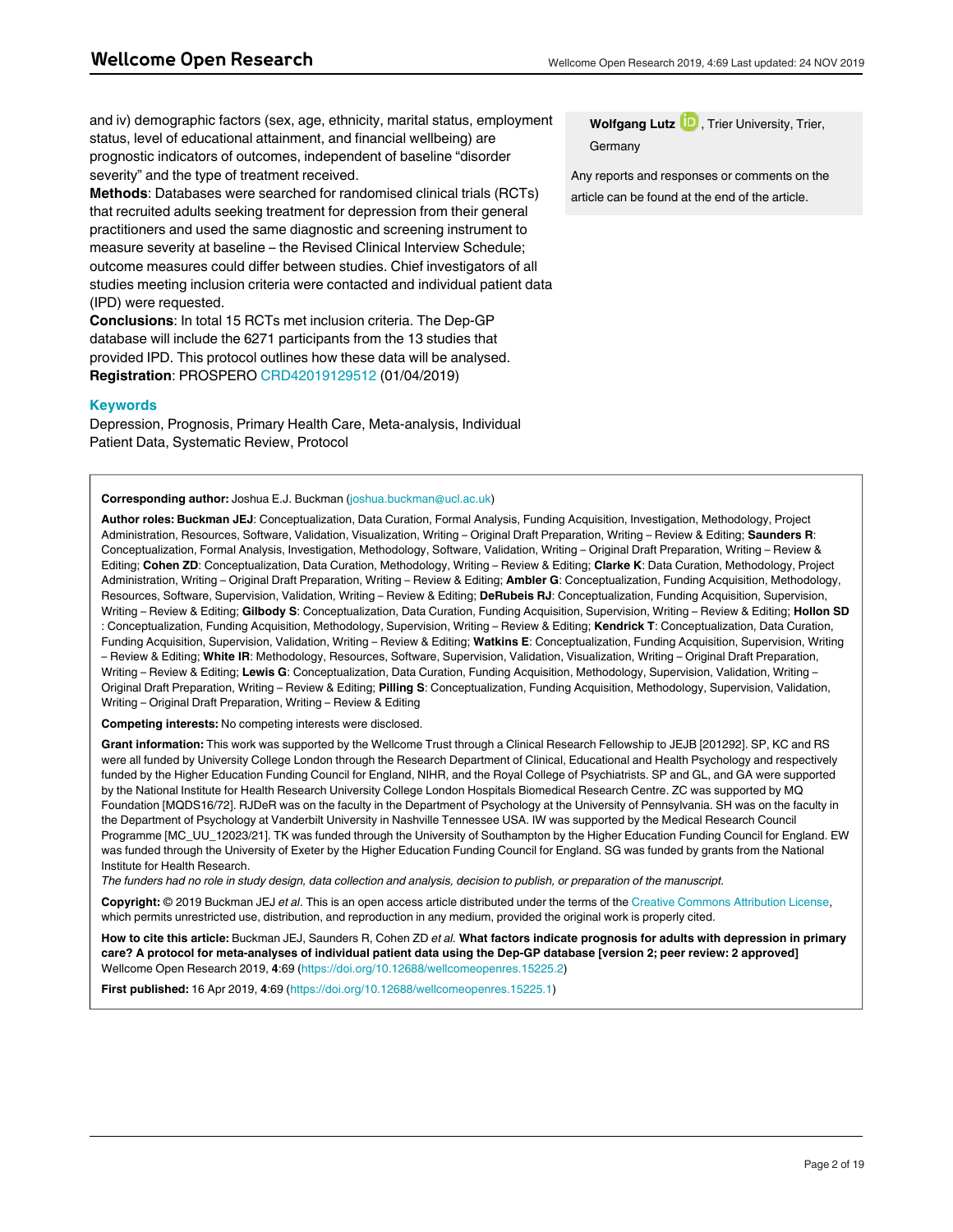#### **Amendments from Version 1** *REVISED*

Considering recommendations and comments from the reviewers we have amended the manuscript to better reflect the methods of the review process, more specifically describing the stages of searching and refinements made to these methods. We have also restated our inclusion criteria to better reflect these methods, rephrased our conclusions and included information about two further studies which met inclusion criteria but were unable to provide IPD.

**Any further responses from the reviewers can be found at the end of the article**

#### **Introduction**

One in 20 adults across the globe will experience an episode of major depression every year ([Thornicroft](#page-12-0) *et al*., 2017), most of whom will not receive any treatment (Olfson *et al*[., 2016](#page-12-0); [Thornicroft](#page-12-0) *et al*., 2017). For those that do get treatment the majority will either not reach remission or it will take a number of trials of different treatments before they do [\(Kessler, 2018](#page-11-0); Rush *et al*[., 2006](#page-12-0)). Not reaching full remission is one of the strongest predictors of relapse and recurrence ([Buckman](#page-11-0) *et al*., [2018\)](#page-11-0). There is a lack of knowledge of prognosis independent of treatment and within different types of treatment, and therefore a lack of evidence with which to make informed choices of whether any active treatment should be trialled, or which type of treatment to trial at any given point, for any given individual (e.g. [Cohen & DeRubeis, 2018\)](#page-11-0).

In order to reduce the burden of depression it is imperative that we understand more about the response to treatments, and their limits, to better consider the risk for poor prognostic outcomes. One major focus has been on the effect of baseline severity on outcomes. That severity is related to outcome holds with the 'common-sense' view of most illnesses, depression included, but as recommended by Leucht and colleagues ([Leucht](#page-11-0) *et al*., [2015\)](#page-11-0) the consideration of prognosis needs to account for more than just the number or intensity of depressive symptoms. Studies considering the role of pre-treatment depressive severity have typically been limited to group level analyses (e.g. [Kirsch](#page-11-0)  *et al*[., 2008](#page-11-0)) so have been unable to consider severity beyond a score on a depressive symptom measure. In so doing, these studies have been unable to account for the seriousness of the presentation of depression (e.g. Leucht *et al*[., 2012](#page-11-0))). Such studies and others that have utilised individual patient data have also typically been limited to a narrow band of treatment types (e.g. [Fournier](#page-11-0) *et al*., 2010) and to studies with small sample sizes (e.g. Cohen *et al*[., 2019\)](#page-11-0), limiting their generalizability ([Rothwell, 2005](#page-12-0)).

Several factors which may be considered in conjunction with depressive symptom scale scores as part of "disorder severity", and could potentially act through the same mechanisms on outcome (e.g. [Fried & Nesse, 2014](#page-11-0)), have also been found to be important in prognostic models. For example: factors related to past experiences of depression, duration or chronicity [\(Fournier](#page-11-0) *et al*., 2009), a history of depression (e.g. [Chekroud](#page-11-0) *et al*., 2016), and a history of previous treatments for depression (e.g. [DeRubeis](#page-11-0) *et al*., 2014); and functional impairment (e.g. [Delgadillo](#page-11-0) *et al*., 2016; [Saunders](#page-12-0) *et al*., 2016) are all indicators of prognosis.

There is a lack of agreement on the prognostic role of anxiety symptoms and of comorbid anxiety disorders for those with depression despite agreement that symptoms of anxiety are common among those with depression either as part of their depressive episode or another comorbid disorder (e.g. [Kessler](#page-11-0)  *et al*[., 2005;](#page-11-0) [Sartorius](#page-12-0) *et al*., 1996). Somatic anxiety and avoidance related symptoms of agoraphobia [\(Chekroud](#page-11-0) *et al*., [2016\)](#page-11-0) have been found to be prognostic for those treated with antidepressant medications (ADM) but not in those treated with psychological therapies (e.g. Lutz *et al*[., 2006\)](#page-11-0). Symptoms of generalised anxiety disorder and phobias have also been found to be predictive of outcomes in some clinical cohorts ([Saunders](#page-12-0)  *et al*[., 2019; Saunders](#page-12-0) *et al*., 2016); but not in others ([Delgadillo](#page-11-0)  *et al*[., 2016](#page-11-0)). Given the high rates of comorbidity and the co-occurrence of depressive and anxious symptoms even at sub-clinical levels, it would be useful to know whether the prognostic effects of anxiety symptoms and disorders (collectively or individually) operate independently from depressive symptom severity, "disorder severity", and independent of the type of treatment given, if any. One potential explanation for the somewhat contradictory findings on the role of anxiety symptoms and disorders on the prognosis of patients with depression is that many studies have used different scales to measure the same and indeed different anxiety conditions. Consistency in the measurement of such factors might allow for a more definitive investigation of the prognostic role of such symptoms and disorders.

There is similar disagreement regarding alcohol misuse as an indicator of prognosis, it is also highly comorbid with depression but has been less well studied (e.g. [Weaver](#page-12-0) *et al*., 2003). Some studies have suggested that alcohol misuse (excluding alcohol dependence) is a prognostic indicator of treatment outcomes for those with depression ([Clarkson](#page-11-0) *et al*., 2016), but others have suggested that it is unrelated to treatment outcomes ([Boschloo](#page-11-0)  *et al*[., 2012](#page-11-0)) and instead is predictive only of dropping out of treatment ([Buckman](#page-11-0) *et al*., 2018). There are several other factors that may be related to depression treatment outcomes but again, the effects have been less well studied. These include health-rated quality of life (e.g. [Huibers](#page-11-0) *et al*., 2014), social support (e.g. [Hallgren](#page-11-0) *et al*., 2017) and life events recent to the present episode (e.g. DeRubeis *et al*[., 2014; Fournier](#page-11-0)  *et al*[., 2009\)](#page-11-0). This leaves the question then of whether or not these factors are indicative of prognosis independent of baseline severity (whether this encompasses only depressive symptoms ("symptom severity") or the wider construct of "disorder severity" including other factors noted above), and independently of treatment. In addition, a number of demographic factors have been found to be important in predictive models of depression outcomes alongside symptom severity, including: age (e.g. Delgadillo *et al*[., 2016; Fournier](#page-11-0) *et al*., 2009); gender ([Saunders](#page-11-0) *et al*., 2016); ethnicity (e.g. [Chekroud](#page-11-0) *et al*., 2016; [Saunders](#page-11-0) *et al*., 2016); marital status (e.g. [Fournier](#page-11-0) *et al*., [2009\)](#page-11-0); employment status (e.g. [Chekroud](#page-11-0) *et al*., 2016; [Fournier](#page-11-0)  *et al*[., 2009\)](#page-11-0); level of educational attainment (e.g. [Chekroud](#page-11-0)  *et al*[., 2016](#page-11-0)); and markers of socio-economic status or financial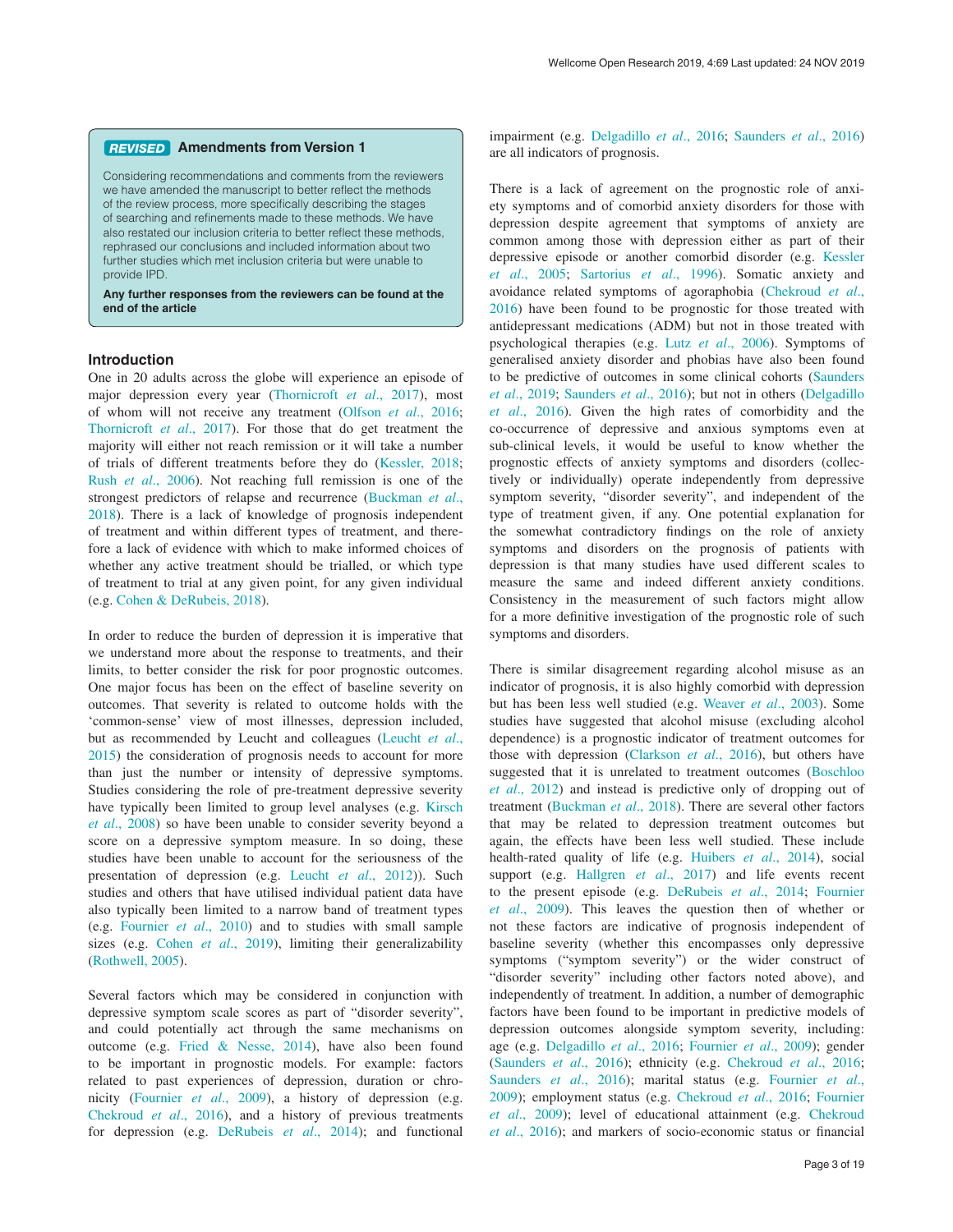stability/security (e.g. [Saunders](#page-12-0) *et al*., 2016). However, whether these factors are indicators of prognosis independent of severity (either as just depressive symptoms or the wider construct encompassing more than just depressive symptoms) remains to be seen. Here, we use the phrase independent of treatment to highlight that we wish to investigate factors that affect outcome regardless of any treatments rather than trying to identify factors that help predict response to a given type of treatment or those that predict differential response to two or more treatments.

Over the last three years a number of authors of the current article have worked to collect individual participant data (IPD) from randomised clinical trials (RCTs) of any treatment for depression, recruited from primary care services/general practice, that used the same clinical interview schedule (the CIS-R) to measure "disorder severity" factors, determine diagnoses, and capture symptoms across a range of depressive and anxious disorders. This article explains how that IPD dataset was formed and describes a protocol for a series of analyses of it.

#### **Aims and objectives**

- 1) To determine whether certain "disorder severity" factors are indicators of prognosis, independent of treatment, and independent of baseline depression symptom scale scores. These are i) chronicity of depression at baseline; ii) a history of depression; iii) a history of any previous treatment for depression; iv) a history of ADM treatment; v) anxiety symptom severity; vi) presence of and number of comorbid anxiety disorders; vii) duration of anxiety problems; viii) functional impairment; and ix) health-related quality of life.
- 2) To determine whether or not the following are indicators of prognosis independent of severity of depression as measured in both ways outlined in 1 above - symptom severity, and "disorder severity":
	- i) social support
	- ii) the occurrence of recent stressful life events
	- iii) alcohol misuse
	- iv) demographic factors (age, gender, ethnicity, employment status, marital status, highest level of educational attainment, and financial wellbeing including housing status)

#### **Methods**

## Identification and selection of studies

Studies were identified using a combination of keyword and subject heading searches on the bibliographic databases below, hand-searching through the references of studies identified in the searches, and by contacting experts for unpublished or missed studies. Searches were run in several stages, firstly to scope the literature in November 2015 and in order to refine inclusion and exclusion criteria, again in April 2016 to identify studies and begin the process of data collection, then finally in March 2019 to ensure no studies published more recently were missed. The final searches were run on the Cochrane CENTRAL Trial Register (searched on 20th March 2019), Embase 1947 to 2019 Week 12, International Pharmaceutical Abstracts 1970 to

March 2019, Ovid MEDLINE 1946 to March Week 3 2019, and PsycINFO 1806 to March Week 3 2019. Search terms included variations of phrases such as "depression" or "major depression", "RCT" or "Randomised Controlled Trial" or "Clinical Trial", and "CIS-R" or "Clinical Interview Schedule". Full details of the searches are provided as Extended data [\(Buckman, 2019](#page-11-0)).

A single reviewer (JB) screened titles and abstracts of potentially eligible studies returned by the searches, those that were potentially relevant to the review were then read in full and judged against inclusion/exclusion criteria. Uncertainties in inclusion/exclusion were discussed with two other reviewers (GL and SP). Relevant studies were then read in full by all three reviewers before reaching consensus.

#### Inclusion & exclusion criteria

Inclusion and exclusion criteria were refined over the stages of running scoping searches for this work. After this refining process, studies were included if they were randomised clinical trials (RCTs) of adults (aged 16 or over), had at least one active treatment arm, and used the CIS-R at baseline to measure symptoms of anxiety and depression and to determine diagnoses. The study samples had to have unipolar depression, depressive symptoms significant enough to lead them to seek treatment from their GP, or a CIS-R (Lewis *et al*[., 1992\)](#page-11-0) score of ≥12; recruited from primary care centres. While all studies had to use the CIS-R at baseline, outcome measures could differ between studies.

Studies were excluded if they did not meet the above criteria and if they: included patients with depression as a secondary diagnosis in studies of adults with personality disorders, psychotic conditions, or neurological conditions; were studies of adults with bi-polar or psychotic depressions; were studies of children or adolescents; were feasibility studies only; or did not recruit participants from General Practices or in primary care.

#### Measures

The relevant measures included in the identified studies are:

The CIS-R (Lewis *et al*[., 1992\)](#page-11-0): consists of 14 symptom subsections scored 0–4 covering core features of depression, depressive thoughts (scored 0-5), fatigue, concentration/forgetfulness, and sleep, generalized anxiety, worry, irritability, obsessions, compulsions, health anxiety/somatic concerns, phobic anxiety (split into agoraphobia, social phobia, and specific phobia), and panic. A final section measures general health, impairment and weight change. The total score ranges from 0–57 with a cut-off of ≥12 used to indicate likely common mental disorder, primary and secondary diagnoses using ICD-10 criteria are given as are binary indictors of diagnosis for all the disorders assessed.

Beck Depression Inventory (BDI-II: Beck *et al*[., 1996\)](#page-11-0)): used to measure depressive symptoms, each item is scored 0–3 with a maximum score obtainable of 63. A cut-off of ≥10 is used indicate significant symptoms of depression.

Patient Health Questionnaire (PHQ-9: [Kroenke](#page-11-0) *et al*., 2001) is a 9-item depression screening measure. Items are scored 0–3, a cut-off of ≥10 is used to indicate "caseness" for depression.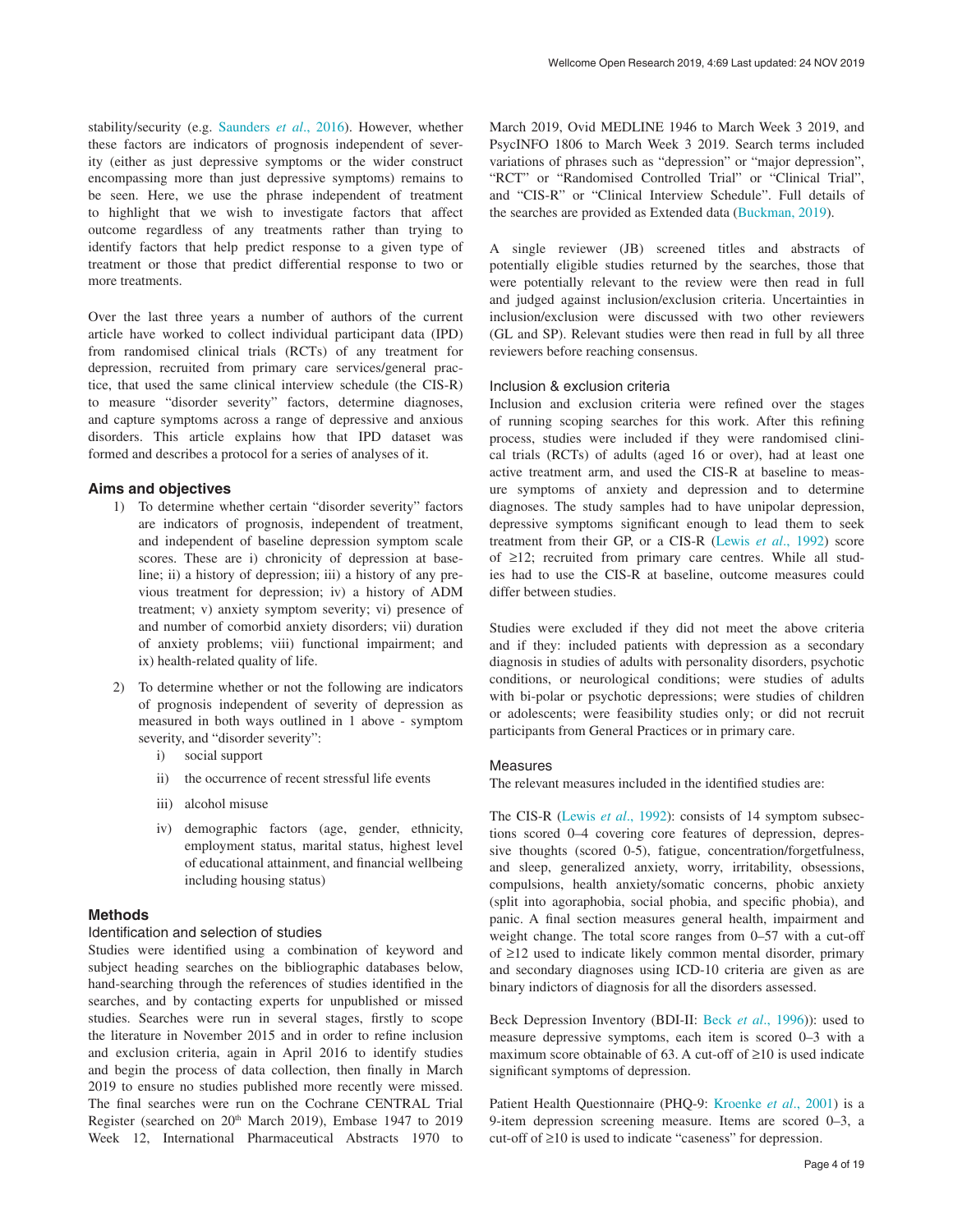Hospital Anxiety and Depression Scale (HADS: [Zigmond &](#page-12-0)  [Snaith, 1983](#page-12-0)): measures symptoms on two subscales, depression and anxiety. The cut-off for caseness on the depression subscale is ≥8.

General Health Questionnaire (12-item version) (GHQ-12: [Goldberg, 1992](#page-11-0)): a cut-off of  $\geq 2$  is used to indicate the presence of common mental disorders.

Edinburgh Postnatal Depression Scale (EPDS: Cox *et al*[., 1987](#page-11-0))): measures symptoms of depression focussed on women in the post-natal period, scores of ≥13 are indicative of a depressive episode

Social Support: an 8-item instrument assessing the degree to which participants rated the social support of their friends and family in each of the following domains: 1) being accepted for who one is; 2) feeling cared about; 3) feeling loved; 4) feeling important to them; 5) being able to rely on them; 6) feeling well supported and encouraged by them; 7) being made to feel happy by them; and 8) feeling able to talk to them whenever one might like. These were adapted by authors of RCTs (e.g. [Kessler](#page-11-0) *et al*[., 2009\)](#page-11-0) included in this IPD from items of the Medical Outcomes Study Social Support Survey: [\(Sherboune & Stewart,](#page-12-0)  [1991\)](#page-12-0). Items are scored 1–3, with total scores ranging from 8–24; higher scores indicate higher levels of perceived social support.

Life events: the Social Readjustment Rating Scale [\(Holmes &](#page-11-0)  [Rahe, 1967](#page-11-0)): participants are asked to say yes/no to whether they have suffered any of nine events within the last six months e.g. a death/bereavement; being physically attacked/injured; or going through a divorce/separation. Each item is scored yes (1) or no (0) and the total score is the sum of all the items.

Alcohol use: the alcohol use disorder identification test primary care version (AUDIT-PC: [Piccinelli](#page-12-0) *et al*., 1997) was used to assess alcohol misuse, this includes five items scored 0–4. A cut-off of ≥5 indicates hazardous alcohol use that may be harmful to one's health.

Health related quality of life: EQ-5D-3L & EQ-5D-5L: ([Herdman](#page-11-0) *et al*., 2011)): the EQ-5D is a generic measure of health status in five domains – mobility; self-care; usual activities; pain/discomfort; and anxiety/depression. Each domain in the 3L version has three response categories ranging from no problem present (1) to extreme problems in the given domain (3), the 5L version has five response options ranging from "I have no problems..." (1) to "I am unable to..." or "I have/am extreme/extremely…" (5). A total score is derived from summing the score on the five items with higher scores indicating more severe health problems than lower scores. A cross-walk of scores from the 3L and 5L versions will be used to derive a continuous index score representing the EQ-5D total score in the present study ([van Hout](#page-12-0) *et al*., 2012).

#### Characteristics of the included studies

In total, 15 RCTs were identified as meeting inclusion criteria for the IPD, of which 12 have provided individual patient-data

and one is in the process of providing these data, see [Figure 1](#page-5-0). Nine studies were identified at the initial scoping stage, with a further three found in the second stage of searching and one final further study identified as meeting inclusion criteria after the final searches. After a final consensus meeting once the final searches had been run, two studies previously considered to not meet inclusion criteria were re-classified as meeting criteria, and the study authors were contacted for IPD accordingly. A description of each included study for which authors agreed to provide IPD can be found in [Table 1](#page-6-0) and descriptive statistics and degrees of missingness for key predictor and outcome variables discussed below are presented in the Extended data ([Buckman, 2019\)](#page-11-0). Integrity of the data for each study was checked with the study team and against details published about each study, discrepancies were discussed and investigated in conjunction with each study team until satisfactory explanations were found and updated data were provided if appropriate and if required.

### **Ethical considerations and trial registrations**

All studies included in the Dep-GP database were granted ethical approvals by NHS Research Ethics Committees. Specific ethical approvals and trial registration details are given in Extended data ([Buckman, 2019\)](#page-11-0).

#### Data analysis plan

*End-point data.* Of the included studies, 11 collected endpoint data between three and four months post-baseline (see [Table 1](#page-6-0)), this will be the primary endpoint of interest for the analyses outlined in this protocol Additional end-points between six and eight months, and nine and 12 months post-baseline will be used for sensitivity analyses (see [Table 2](#page-7-0)). Endpoints prior to three months or after 12 months will be excluded from the present analyses.

#### **Outcomes**

*Primary outcomes.* The primary outcome for the present analyses will be the score on the primary depressive symptom measure used at 3–4 months post-baseline. Scores on the different measures of depressive symptoms used across the studies at the endpoints will be z-score standardised. This will be done for each symptom measure using the mean and standard deviation (SD) at 3–4 months pooled across all arms of all studies that reported that symptom measure at that time. The same mean and SD will be used to create z-scores for secondary outcomes at 6–8 and 9–12 months post-baseline.

A second primary outcome will be the log of 3–4 month post-baseline depression scale scores, without standardising across the measures. This will allow for the consideration of proportional change in symptom scores (e.g. [Button](#page-11-0) *et al*., [2015\)](#page-11-0)

*Secondary outcomes.* In any analysis where the only outcome measures used in the studies of the Dep-GP database were the BDI-II or the PHQ-9 a secondary outcome will be a conversion of those two measure scores to the PROMIS T-score [\(Choi](#page-11-0)  *et al*[., 2014\)](#page-11-0). This will be achieved using cross-walk tables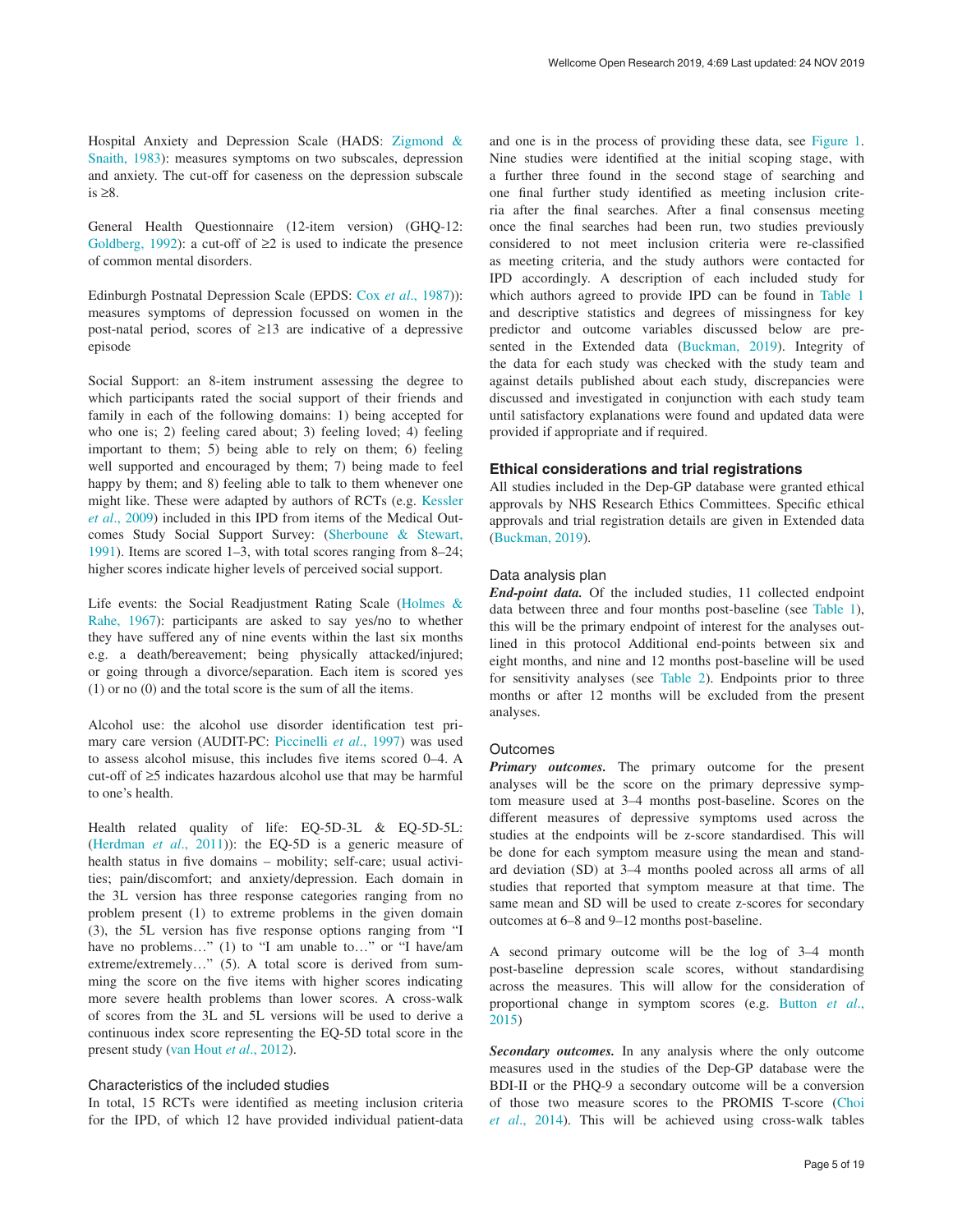<span id="page-5-0"></span>

**Figure 1. Flow diagram of study selection.**

derived from an item-response theory based analysis of several depression symptom measures (Choi *et al*[., 2014](#page-11-0)).

Additional secondary outcomes will be partial remission on each of the primary outcome measures used in each study (scores below the cut-off for caseness on each measure as described in Measures section above), and the proportion of participants that dropped-out/withdrew from each study at each time-point.

#### Prognostic indicators under consideration

- 1. "Disorder severity" of depression at baseline, from self-reported:
	- scores on the depressive symptom measures detailed above
- the sum of the scores on the depressive sub-scales of the CIS-R
- the sum of the scores on the non-depressive/anxiety sub-scales of the CIS-R combined, and individually by subscale
- the number and type of comorbid anxiety disorders
- the duration of depression
- the duration of anxiety
- whether or not participants have a history of depression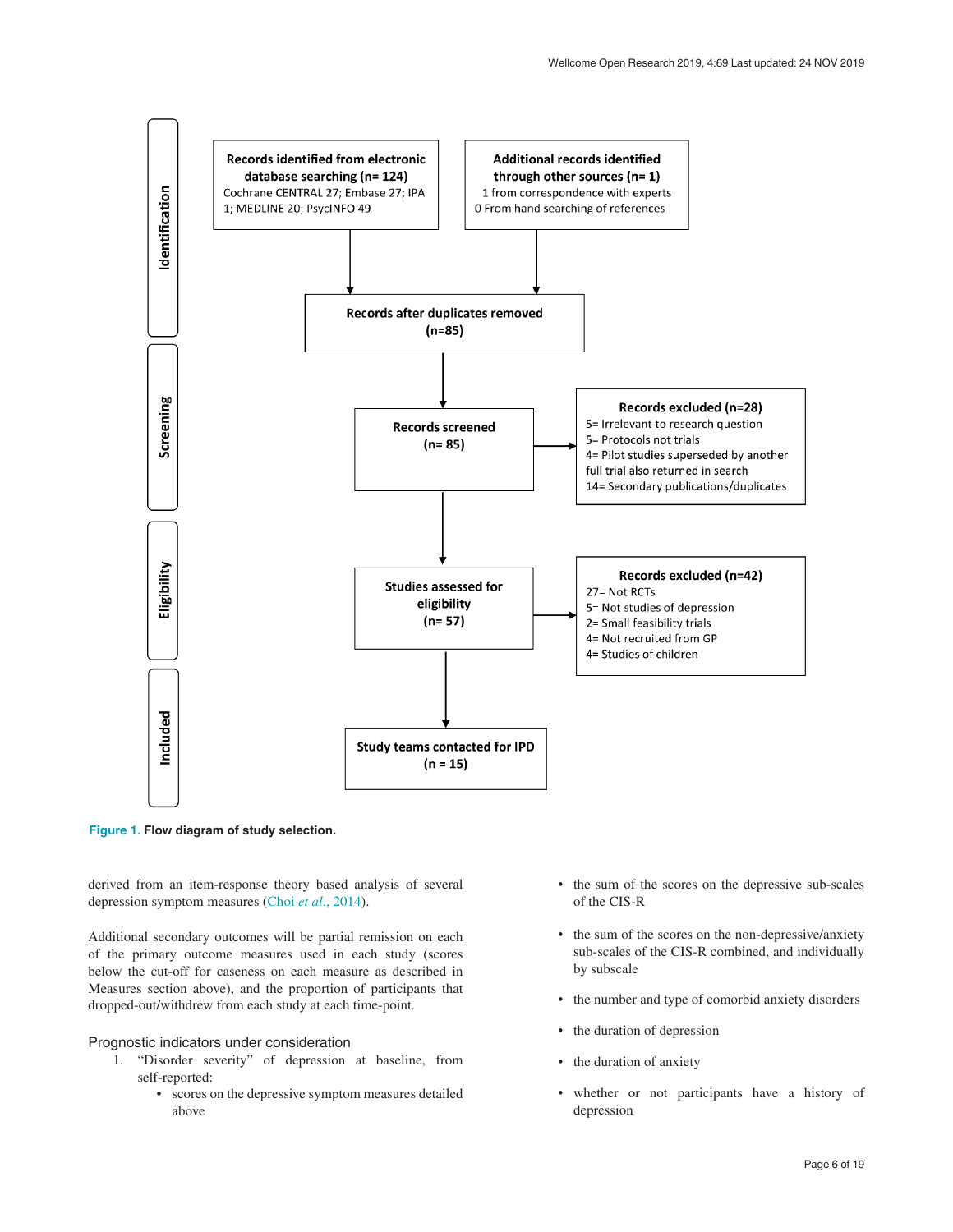<span id="page-6-0"></span>

| Study                                                    | N at T <sub>0</sub> | ple<br>Sam                                                                                                                                                                                   | Interventions                           | Outcome Measure     | Endpoint at<br>3–4 months | $N$ at 3-4<br>months |
|----------------------------------------------------------|---------------------|----------------------------------------------------------------------------------------------------------------------------------------------------------------------------------------------|-----------------------------------------|---------------------|---------------------------|----------------------|
| AHEAD (Kendrick et al., 2006)                            | 327                 | Adults with new depressive episodes diagnosed by GP                                                                                                                                          | TCA vs SSRI vs<br>Lofepramine           | HADS (also CIS-R)   | Yes                       | 169                  |
| CADET (Richards et al., 2013)                            | 527                 | Adults 218, ICD-10 Depressive Episode                                                                                                                                                        | Collaborative Care vs<br>LAU            | PHQ-9               | Yes                       | 505                  |
| COBALT (Thomas et al., 2012)                             | 469                 | Adults 18-75 with treatment resistant depression,<br>scoring 214 BDI-II                                                                                                                      | TAU vs CBT+TAU                          | BDI-II (also PHQ-9) | Yes                       | 469                  |
| CPN-GP (Kendrick et al., 2005;<br>Kendrick et al., 2006) | 247                 | Adults 18-65 seeking treatment from GP for new<br>episode of depression, anxiety or reaction to life<br>difficulties, scoring >3 on GHQ-12 with between<br>4weeks and 6months duration       | + NAU vs CPN vs CPN<br>Problem solving  | CIS-R (also HADS)   | $\frac{1}{2}$             | 210                  |
| GENPOD (Lewis et al., 2011)                              | 601                 | Adults 18-74 with depressive episode                                                                                                                                                         | Citalopram vs<br>Reboxetine             | BDI-II (also HADS)  | Yes                       | 601                  |
| HEALTHLINES (Salisbury et al., 2016)                     | 609                 | Adults 218, PHQ-9 score 210, confirmed diagnosis of<br>depression with CIS-R, internet access                                                                                                | TAU vs Healthlines<br>$t$ elecare + TAU | PHQ-9               | Yes                       | 525                  |
| PCRESS (Kessler et al., 2009)                            | 295                 | Adults scoring ≥14 BDI-II and GP confirmed diagnosis<br>of depression                                                                                                                        | <b>ICBT</b> vs TAU                      | <b>IPIOS</b>        | Yes                       | 299                  |
| ITAS (Thomas et al., 2004)                               | 798                 | Adults ≥16, scored ≥12 on CIS-R                                                                                                                                                              | Recommendation + TAU<br>TAU vs          | $GHQ-12$            | $\frac{1}{2}$             | 617                  |
| MIR (Kessler <i>et al.</i> , 2018)                       | 480                 | Adults ≥18 taking SSRIs or SNRIs at adequate dose<br>for≥ 6 weeks, and scored ≥14 on BDI-II                                                                                                  | Mirtazapine vs Placebo                  | BDI-II (also PHQ-9) | Yes                       | 424                  |
| PANDA (Salaminios et al., 2017)                          | 652                 | Its presenting with low mood or depression to GP in<br>2 years, free of ADM for 8 weeks up to baseline<br>Adul<br>last                                                                       | Sertraline vs Placebo                   | PHQ-9 (also BDI-II) | Yes                       | 653                  |
| REEACT (Gilbody et al., 2015)                            | 685                 | Adults with PHQ-9>10 presenting to GP with depression                                                                                                                                        | Moodgym vs Beating<br>the Blues vs TAU  | PHQ-9               | Yes                       | 526                  |
| RESPOND (Sharp et al., 2010)                             | 220                 | Women meeting criteria for MDD within 6-months post-<br>partum                                                                                                                               | ADM vs Listening<br>ntervention         | EPDS                | Yes                       | 218                  |
| TREAD (Chalder et al., 2012)                             | 361                 | Adults 18-69 who met diagnostic criteria for MDD and<br>scored 214 on BDI-II                                                                                                                 | TAU vs Physical Activity<br>$+TM$       | <b>BDI-II</b>       | Yes                       | 290                  |
|                                                          |                     | Abbreviations: ADM - antidepressant medication; BDI-II - Beck Depression Inventory; EPDS - Edinburgh Postnatal Depression Scale; GHQ-12-General Health Questionnaire 12 item version; HADS-D |                                         |                     |                           |                      |

Table 1. Description of studies included in individual patient data (IPD). **Table 1. Description of studies included in individual patient data (IPD).**

Abbreviations: ADM – antidepressant medication; BDI-II – Beck Depression Inventory; EPDS – Edinburgh Postnatal Depression Scale; GHQ-12 – General Health Questionnaire 12 item version; HADS-D<br>– Hospital Anxiety and Depressi – Hospital Anxiety and Depression Scale – depression subscale; iCBT (internet based therapist delivered cognitive behavioural therapy); MDD – Major Depressive Disorder; T0 - Baseline; TAU – treatment as usual; TCA – tricyclic antidepressant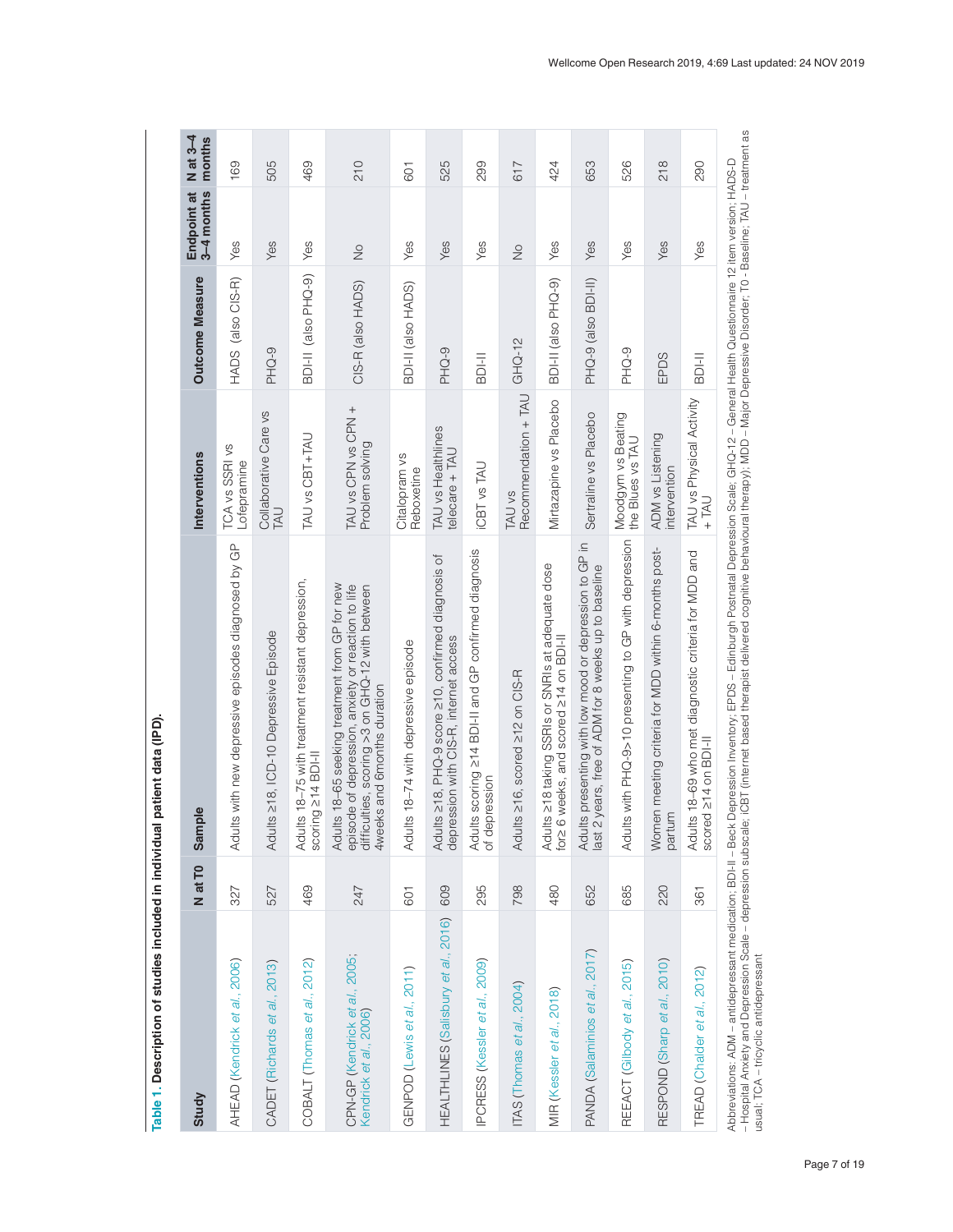<span id="page-7-0"></span>**Table 2. Endpoints and time from baseline in weeks in each study in the Dep-GP database.**

|                    | <b>Endpoint and time from</b><br>baseline in weeks (w) |            |            |
|--------------------|--------------------------------------------------------|------------|------------|
|                    | $3 - 4m$                                               | $6 - 8m$   | $9 - 12m$  |
| <b>Study</b>       | $12 - 18w$                                             | $24 - 32w$ | $36 - 52w$ |
| <b>AHEAD</b>       | 12w                                                    | 26w        | 52w        |
| <b>CADET</b>       | <b>16w</b>                                             |            | 52w        |
| <b>COBALT</b>      | 12w                                                    | 26w        | 36w        |
| CPN-GP             |                                                        | <b>26w</b> |            |
| <b>GENPOD</b>      | 12w                                                    |            |            |
| <b>HEALTHLINES</b> | 16w                                                    | 32w        | 52w        |
| <b>IPCRESS</b>     | 16w                                                    | 32w        |            |
| <b>ITAS</b>        |                                                        | <b>26w</b> |            |
| MIR                | 12w                                                    | 24w        | 52w        |
| <b>PANDA</b>       | 12w                                                    |            |            |
| <b>REEACT</b>      | 16w                                                    |            | 52w        |
| <b>RESPOND</b>     | 18w                                                    |            | 44w        |
| <b>TREAD</b>       | 16w                                                    | 32w        | 52w        |

- whether or not participants have a history of previous treatment for depression, and whether or not participants have a history of ADM treatment
- whether or not participants were experiencing significant functional impairment at baseline
- Health-rated quality of life at baseline.
- 2. Demographic factors
	- Age
	- Gender
	- Ethnicity
	- employment status
	- marital status
	- highest level of educational attainment
	- financial wellbeing
	- housing tenure
- 3. Social support in all eight domains listed in the Measures section above and the total score on the measure.
- 4. Life events in all nine domains as discussed in the Measures above and the total score.
- 5. Total score on the alcohol measure

#### Confounding factors

Different confounding factors will be considered in relation to each prognostic factor under investigation. Determinations of which factors to include in the meta-analytic models as confounders will be made based on *a priori* considerations of the relationship under investigation and the relationships between the confounder and both the prognostic indicator and outcome. Only factors that are independently associated with both the prognostic factor and the outcome, are not potentially caused by the prognostic factor, and affect the association between the prognostic factor and outcome will be considered as potential confounders. For example, age is *a priori* assumed to confound the relationship between duration of depression and outcome at 3-to-4 months. The presence of any long-term physical health condition might be considered a confounder in the relationship between health-related quality of life and outcome. In addition, research site or centre, and the clinical and demographic factors listed above in the prognostic indicator section (for analyses in which they are not the predictor of interest) will all be investigated as potential confounders. The variables used to stratify the randomisation beyond site and initial depressive symptom severity will be investigated as potential confounders within each study. Treatment allocation, i.e. the randomisation in each study will be controlled for in all multivariable models.

#### **Data handling and data management** Pre-processing

Data from the 12 trials were received and cleaned on an individual study basis before combining all studies into a single aggregated dataset, the final Dep-GP dataset will be formed once data from the 13<sup>th</sup> study are received and cleaned.

A number of baseline variables were re-categorised into higherorder categories due to small numbers, see [Table 3.](#page-8-0) Of note, there was poorer data-coverage across the IPD on information about the number of past depressive episodes than there was on a separate question about whether or not the participant had any previous episodes, see Extended data [\(Buckman, 2019](#page-11-0)).

Further pre-processing for the analyses specified below will be considered. The distributions of all variables will be inspected prior to imputation (discussed further below). Continuous variables that are non-normally distributed will be transformed to normality prior to imputation. If transformation is required of the prognostic indicators these will only be log transformed in order that the interpretation of their effects is sensible. If logtransformation does not result in approximate normality of the distribution of these variables, predictive mean matching (Morris *et al*[., 2014](#page-12-0)) will be used for imputation of missing data as part of the multiple imputation with chained equations approach discussed further below.

#### Missing data

Missing data will be imputed using multiple imputation with chained equations (MICE) in [Stata](https://www.stata.com/) 15.0 ([StataCorp, 2017](#page-12-0)). This approach uses regression models to impute missing values. A number of imputed datasets (here we will use 50) are produced to reflect the uncertainty/variability in the imputation process. If data are not reasonably able to be log transformed to meet normality assumptions, predictive mean matching (PMM) via a k-nearest neighbours approach will be used as it is considered to be more appropriate for non-normal continuous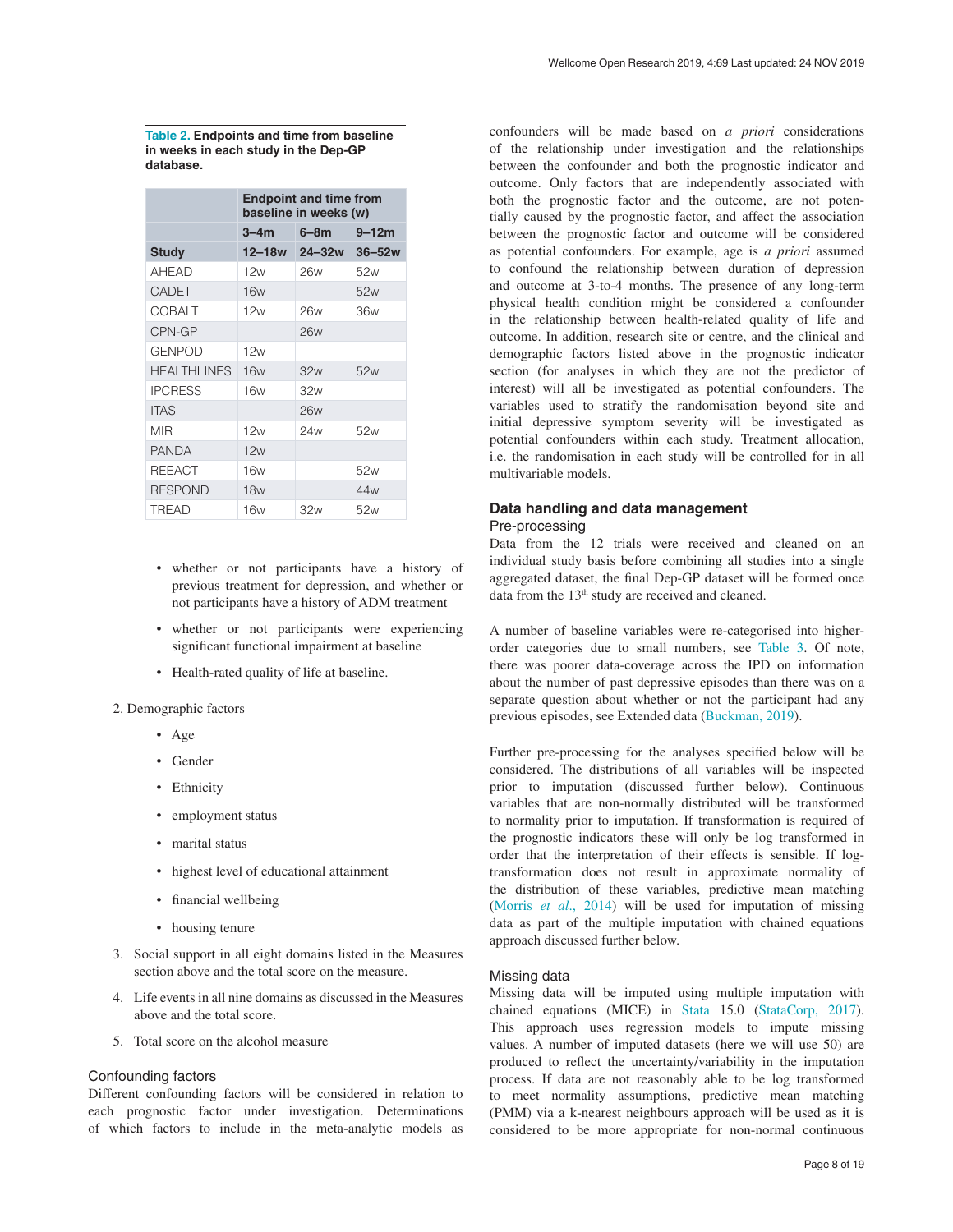| <b>Variable</b>                             | <b>Original categories</b>   | <b>New categories</b>                               |  |
|---------------------------------------------|------------------------------|-----------------------------------------------------|--|
| <b>Ethnicity</b>                            | White                        | White                                               |  |
|                                             | Mixed                        |                                                     |  |
|                                             | <b>Black</b>                 | Other                                               |  |
|                                             | Asian                        |                                                     |  |
|                                             | Chinese                      |                                                     |  |
|                                             | Other                        |                                                     |  |
| <b>Employment Status</b>                    | Full time employed           | Employed                                            |  |
|                                             | Part time employed           |                                                     |  |
|                                             | Student                      |                                                     |  |
|                                             | Retired                      | Not seeking employment                              |  |
|                                             | House-person                 |                                                     |  |
|                                             | Other                        |                                                     |  |
|                                             | Unemployed jobseeker         | Unemployed                                          |  |
|                                             | Unemployed due to ill-health |                                                     |  |
| <b>Marital Status</b>                       | Married/cohabiting           | Married/cohabiting                                  |  |
|                                             | Single                       | Single                                              |  |
|                                             | Separated                    |                                                     |  |
|                                             | <b>Divorced</b>              | No longer married                                   |  |
|                                             | Widowed                      |                                                     |  |
| <b>Highest level of education</b>           | Degree or higher             | Degree or higher                                    |  |
|                                             | Foundation Degree/Diploma    | A-level or Diplomas                                 |  |
|                                             | A-level                      |                                                     |  |
|                                             | <b>GCSE</b>                  | <b>GCSE</b>                                         |  |
|                                             | Other qualifications         | None or Other                                       |  |
|                                             | No formal qualifications     |                                                     |  |
| <b>Financial Wellbeing</b>                  | Living Comfortably           | OK financially                                      |  |
|                                             | Doing alright                |                                                     |  |
|                                             | Just about getting by        | Just about getting by                               |  |
|                                             | Hard to make ends meet       | Struggling financially                              |  |
|                                             | Very hard to make ends meet  |                                                     |  |
| Long-term Health<br><b>Condition Status</b> | None                         | No long-term physical<br>health conditions          |  |
|                                             | Mental Health Only           |                                                     |  |
|                                             | <b>Diabetes</b>              |                                                     |  |
|                                             | Asthma or COPD               |                                                     |  |
|                                             | Arthritis                    | At least one long-term<br>physical health condition |  |
|                                             | <b>Heart Disease</b>         |                                                     |  |
|                                             | <b>Stroke</b>                |                                                     |  |
|                                             | Cancer                       |                                                     |  |
|                                             | Kidney Disease               |                                                     |  |

# <span id="page-8-0"></span>**Table 3. Categorisation of variables during data pre-processing.**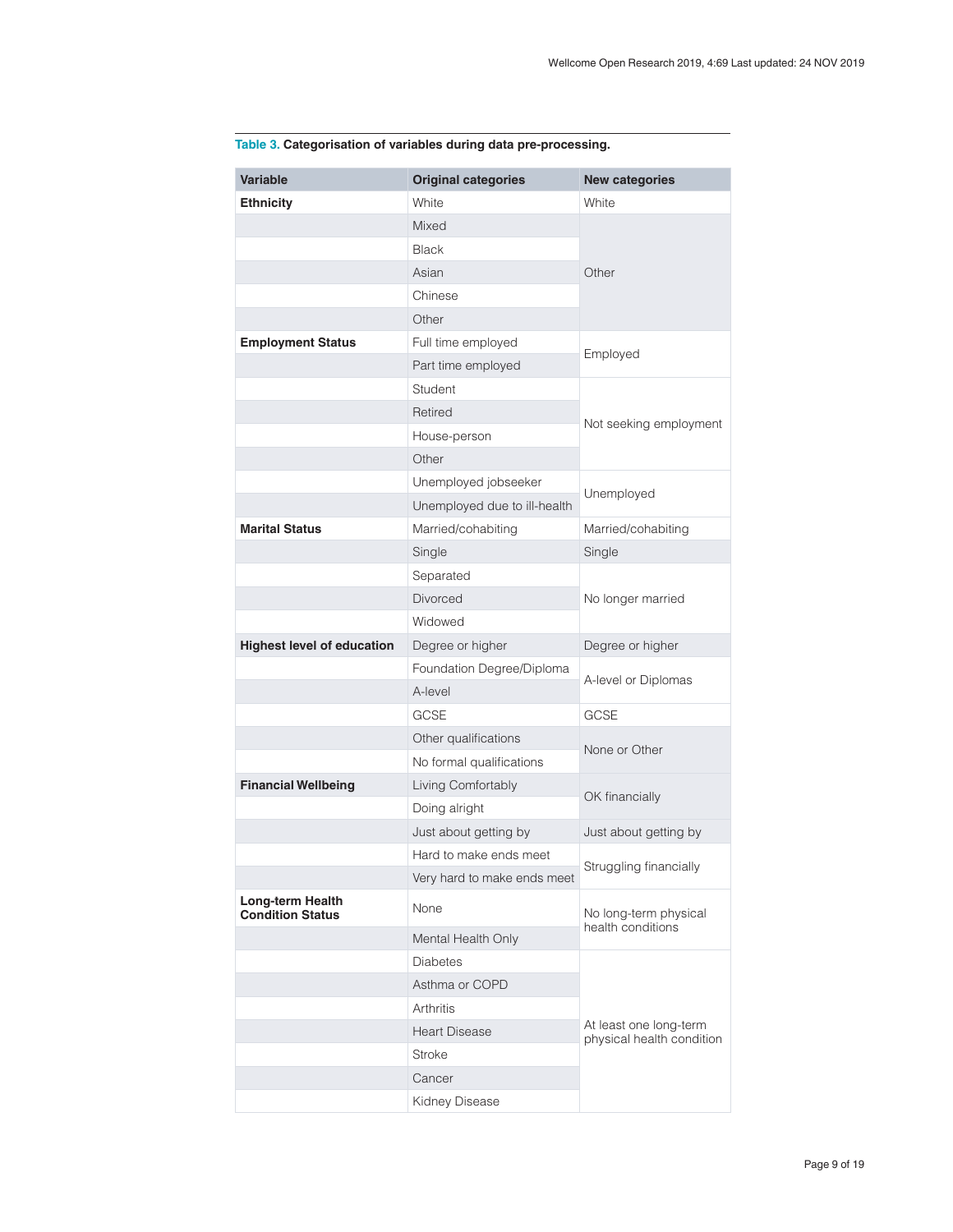variables [\(Horton & Lipsitz, 2001\)](#page-11-0), here we will use k=10. Linear regression will be used for approximately normally distributed continuous variables, logistic regression models will be used for binary variables, and ordinal and multinomial regression models will be used for ordered and unordered categorical variables respectively. All imputation models will be built using data on baseline and outcome variables following conventions (e.g. [Royston & White, 2011](#page-12-0)). Only variables with less than 50% missing data will imputed (see Extended data for degrees of missing by variable [\(Buckman, 2019](#page-11-0))). All imputation models will be run to produce 50 imputed datasets. If the primary analysis (detailed below) shows that results differ considerably when studies with systematically missing baseline data are included/excluded from the meta-analytic models, then a separate imputation approach will be taken to impute these systematically missing data: multiple imputation with multilevel random effects for study (e.g. [Resche-Rigon](#page-12-0) *et al*., 2013).

#### Software & packages

Stata SE 15 ([StataCorp, 2017](#page-12-0)): ipdmetan [\(Fisher, 2015](#page-11-0)) and ICE ([Royston, 2009](#page-12-0)), mi impute pmm (Morris *et al*[., 2014\)](#page-12-0) packages.

#### Primary analyses

To investigate Aim 1 linear regression models of the score on the depressive symptom scales at 3-4 months post-baseline will be built in each study, adjusting for the random allocation in each study, baseline depression scale scores in each study, and then separately for other "disorder severity" related factors listed above. Estimates from each study will then be pooled in random effects meta-analyses. A multivariable model of outcome will be built considering all of the "disorder severity" factors that are significantly associated with outcome after adjusting for baseline depressive symptom scale scores alone. This will be done initially with only variables that are not systematically missing between the studies, such models will be built firstly on all studies and then on all studies that do not have systematically missing covariates that could otherwise have been included in the multivariable model. These models will be compared and if there is a considerable difference in the effects systematically variables will then be imputed as described above. Decisions on which factors to include/exclude in the multivariable models will be led by consideration of the unique contribution to the models by each variable, the amount of variance explained  $(R^2)$  when modelled with and without the given factor, and to tests of the assumptions of linear regression models. If there are high degrees of multicollinearity the variable(s) explaining most variance in outcome will be retained in the model while the other(s) is/are removed. Link tests will be performed to consider the appropriateness of the linear link function. Multivariate normality, homoscedasticity, and overly influential data points will be considered by plotting residuals, and assessing Cook's distance in the residuals plotted against leverage.

Aim 2 - Separate meta-analyses will be conducted with each of the prognostic indicators under consideration (social support, life events, alcohol misuse, and the demographic factors

outlined in the Introduction above), unadjusted and adjusted for severity (symptom severity and "disorder severity") to determine whether or not they are indicative of outcome of treatment independently from either or both of symptom severity and "disorder severity".

There will therefore be three models of the primary outcome built for each prognostic factor assessed and an additional model just for the confounding factors and the baseline depressive symptom scale scores:

- 1. Baseline depressive symptom scale score adjusted for confounding factors.
- 2. As in 1 but with the addition of each "disorder severity" factor (one by one).
- 3. As in 1 with the addition of all "disorder severity" factors that were significant or otherwise important in 2, and then removing factors that are no longer significant.
- 4. As in 3 with the addition of the other potential prognostic factors (e.g. social support) (one by one).

Meta-analyses will be conducted using the "ipdmetan" package in Stata ([Fisher, 2015](#page-11-0)) and displayed using forest plots. All meta-analyses will be conducted using a DerSimonian and Laird random effects model. This takes into account heterogeneity of coefficients between trials. The degree of heterogeneity will be assessed using prediction intervals and its impact will be assessed using the I<sup>2</sup> statistic ([Higgins](#page-11-0) *et al.*, 2003).

#### Secondary and sensitivity analyses

If heterogeneity between the studies is considered problematic e.g. with  $I^2$  above 80% or where the effect in one study appears to be considerably different from that of all other studies after inspecting the forest plot, sensitivity analyses will be performed removing studies contributing most to the heterogeneity from the meta-analyses to consider their impact on the summary statistics. Additional investigations of potential heterogeneity between the studies will involve assessing effects in Aim 1 in subgroups of patients including those with treatment resistant depression compared to those with a first episode and those with no history of treatment. Further sensitivity analyses will be conducted using the endpoint at 6-to-8 months in bivariate meta-analyses in order to include the two studies that did not have an endpoint in the 3-to-4 month post-baseline time period. This will initially be done only to assess the prognostic indication of baseline depressive scale scores adjusted for the confounding factors specified. If it is found that this leads to considerable variation in the results then this method will be similarly used in the analyses of the other potential prognostic factors.

In addition to considering the associations between social support and outcome as modelled with the total score on the social support scale, analyses will be conducted with each of the eight domains measured on that scale. Likewise, each of the nine domains measured in the life events scale will be considered individually.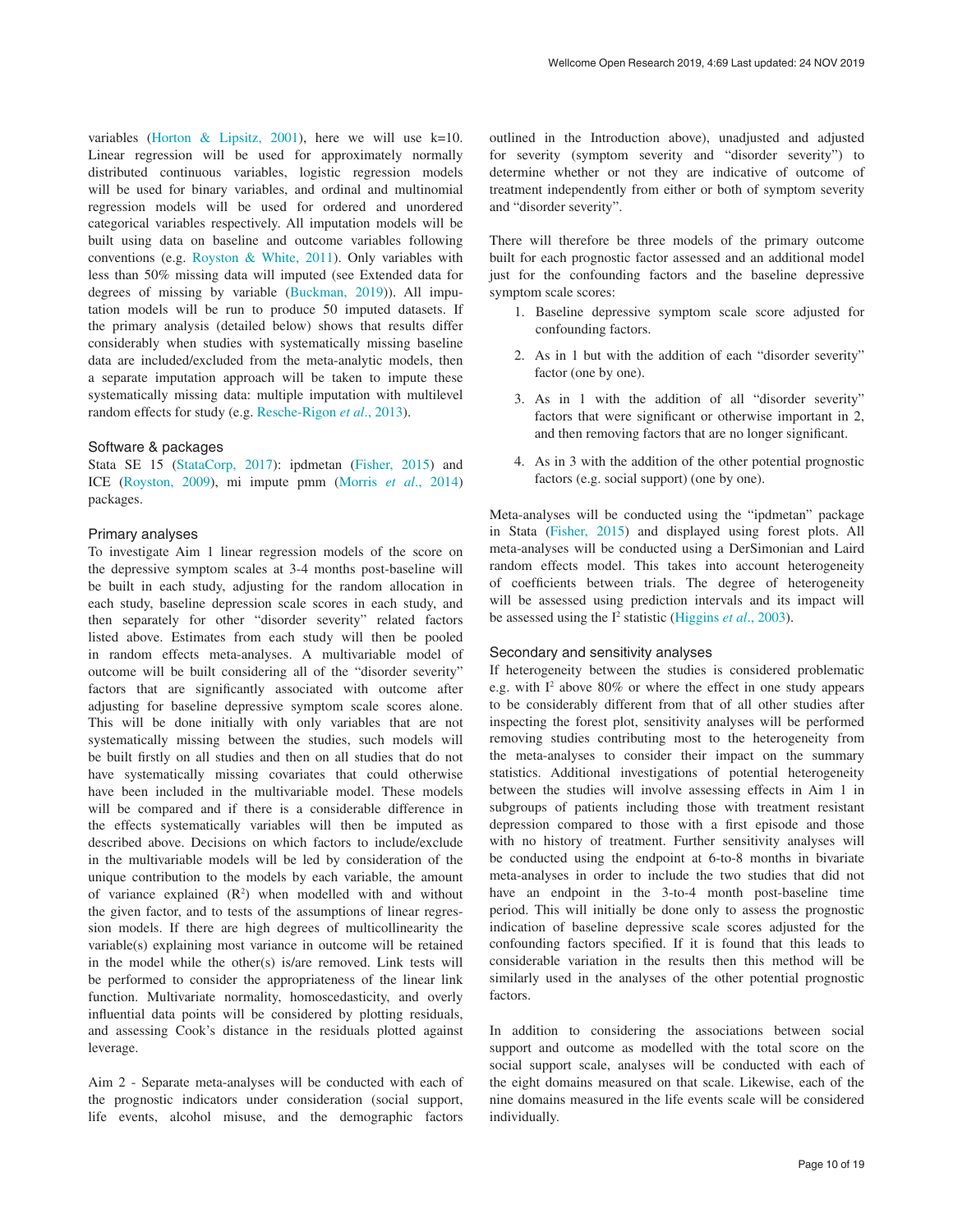#### Sample size and power

The sample size for each of the proposed analyses will be dependent on the number of studies identified as relevant to that analysis and the degree of systematically missing data across the studies on the variables of interest. However, in Dep-GP there will be sufficient power to detect effects in all of outlined analyses as sample sizes will be beyond the minimum required to detect such effects. For example, for 80% power to detect an effect of depressive symptom severity of the same size found in a prior analyses  $(R^2$  of 0.09: [Delgadillo](#page-11-0) *et al.*, 2017) with alpha set at 0.05, the minimum required sample size is 161 participants. It would be 105 participants to detect a similar effect for that found for employment status  $(R^2 \text{ of } 0.137)$ . In Dep-GP there are data on 4679 participants at 3-4 months post-baseline or 5226 once missing outcome data have been imputed. These sample sizes would give 80% power to detect effects where  $\mathbb{R}^2$  is greater than or equal to 0.0033 or 0.0029 respectively, with alpha set a 0.05.

## Risk of bias

Risks of bias assessments will be conducted using the Quality in Prognosis Studies (QUIPS) ([Hayden](#page-11-0) *et al*., 2013). Two reviewers (JB & RS) will independently rate the risk of bias on the QUIPS in each study related to : i) study participation; ii) study attrition; iii) prognostic factor measurement; iv) outcome measurement; v) study confounding; and vi) statistical analysis and reporting. Studies well then be given a rating of "high risk", "moderate risk" or "low risk". The quality of evidence for each prognostic indicator will be assessed using the Grading Recommendations, Assessment, Development and Evaluations (GRADE) framework [\(Guyatt](#page-11-0) *et al*., 2008).

#### **Discussion and conclusions**

Knowledge of prognosis for those seeking treatment for depression after accounting for baseline severity has been limited to the consideration of severity only as a depressive symptom scale score, but many other related factors including the chronicity of depression and comorbid symptoms of anxiety have been found to be important prognostic indicators. In addition, a number of factors have been reported to be indicators of prognosis for depressed patients, but whether this is true after adjusting for severity encompassed in a scale score (symptom severity) or a more broad range of related factors (which here we call "disorder severity") remains to be seen. In order to investigate this, data from the individual participants of a wide range of clinical trials which have measured this breadth of severity related factors is needed.

We found 15 studies that do this and met inclusion criteria, 12 have given IPD data and one is in the process of providing IPD data to help form the Dep-GP database, data from the remaining two studies were no longer available as these were conducted approximately 20 years ago. We will use differing subsets of the 13 studies to meet our aims as necessary where data on key variables are available. The consistency in setting and the variability in both the populations drawn upon in the 13 studies and the treatments received in those studies means that findings from the Dep-GP database may be generalizable to adults with depression seeking treatment from their GP/family physician.

#### Study status

This is protocol version 1.3 last amended, 24<sup>th</sup> October 2019. Data collection from eligible studies started in April 2016, agreement for data sharing from the final eligible study able to provide IPD was provided on  $12<sup>th</sup>$  March 2019 in principle and in full on 16<sup>th</sup> September 2019, complete data for that study have not been provided yet. Estimated time to complete the outlined analyses is six months from the point at which we receive the final study dataset or if there is any reason that it cannot be provided, six months from the time we are notified of that eventuality.

#### **Dissemination**

Findings from the analyses outlined above will be disseminated through peer-reviewed publications, and academic conference proceedings, through online blogs and other grey-literature and to appropriate service user research advisory groups linked to the host organisation.

#### **Data availability**

Underlying data

No data are associated with this article

#### Extended data

Open Science Framework: What factors indicate prognosis for adults with depression in primary care? [https://doi.org/10.17605/](https://doi.org/10.17605/OSF.IO/UX95Q) [OSF.IO/UX95Q](https://doi.org/10.17605/OSF.IO/UX95Q) [\(Buckman, 2019](#page-11-0))

This project contains the following extended data:

- details of missing data across dep-gp studies.docx (Missing data from included studies)
- Ethics approval and trial registration details for dep-gp studies.docx (Ethics approval and trial registration details of included studies)
- Search results\_OSF.docx (Search terms and results of searches)

#### Reporting guidelines

Open Science Framework: PRISMA-P checklist ([Shamseer](#page-12-0)  *et al*[., 2015](#page-12-0)) for "What factors indicate prognosis for adults with depression in primary care? A protocol for meta-analyses of individual patient data using the Dep-GP database". [https://](https://doi.org/10.17605/OSF.IO/UX95Q) [doi.org/10.17605/OSF.IO/UX95Q](https://doi.org/10.17605/OSF.IO/UX95Q) ([Buckman, 2019\)](#page-11-0)

Data are available under the terms of the [Creative Commons](http://creativecommons.org/publicdomain/zero/1.0/)  [Zero "No rights reserved" data waiver](http://creativecommons.org/publicdomain/zero/1.0/) (CC0 1.0 Public domain dedication).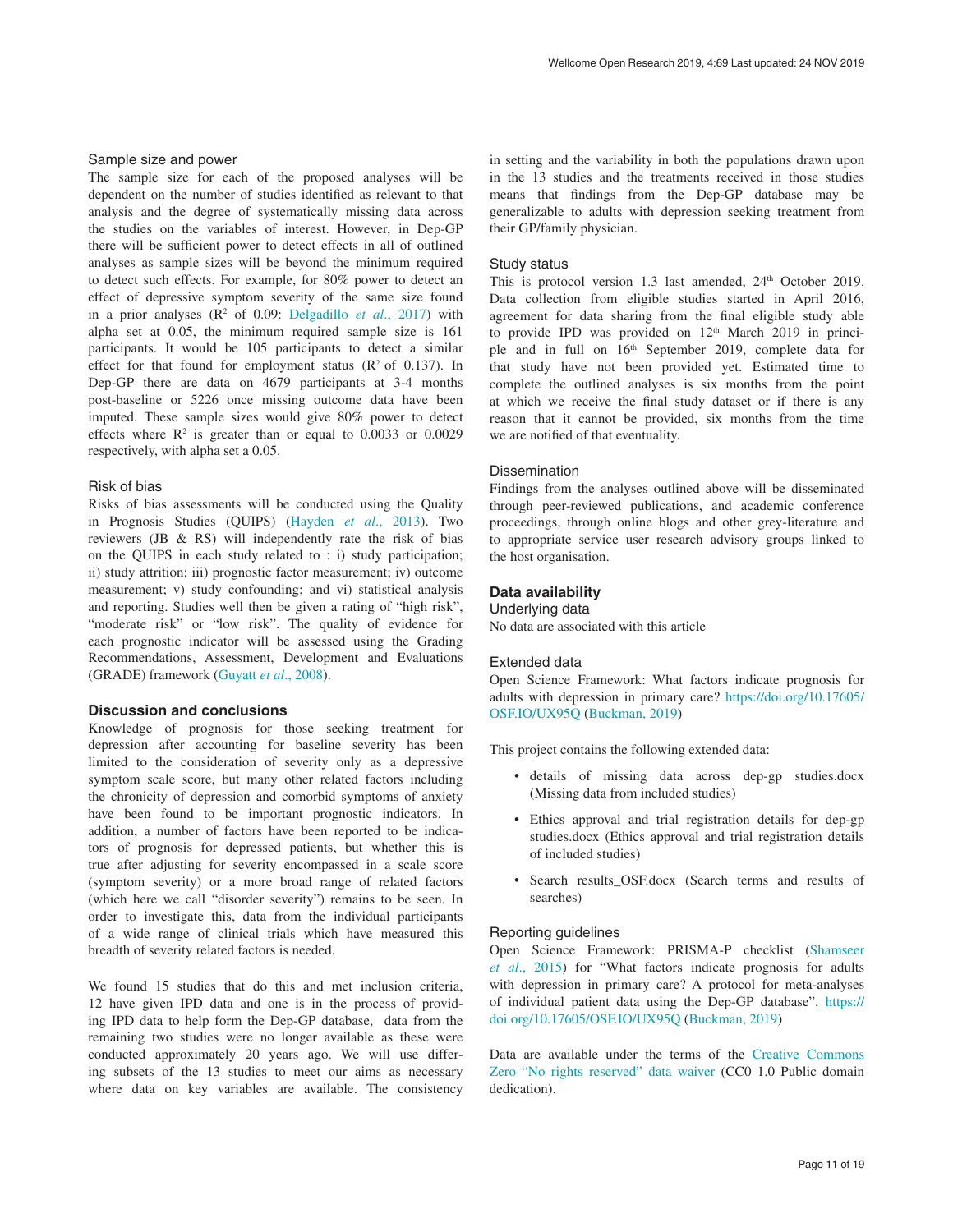<span id="page-11-0"></span>Beck AT, Steer RA, Brown GK: **Beck depression inventory-II.** San Antonio. 1996; **78**(2): 490–498.

**[Reference](https://www.brown.edu/academics/public-health/research/mens-health-initiative/bdiii) Source**

Boschloo L, Vogelzangs N, van den Brink W, *et al.: A*lc**ohol use disorders and**<br>**the course of depressive and anxiety disorders.** *Br J Psychiatry.* 2012; **200**(6): 476–484.

**PubMed [Abstract](http://www.ncbi.nlm.nih.gov/pubmed/22322459)** | **[Publisher](http://dx.doi.org/10.1192/bjp.bp.111.097550) Full Text**

Buckman JEJ: **What factors indicate prognosis for adults with depression in primary care?** 2019.

**<http://www.doi.org/10.17605/OSF.IO/UX95Q>**

Buckman JEJ, Naismith I, Saunders R, *et al.*: **The Impact of Alcohol Use on Drop-out and Psychological Treatment Outcomes in Improving Access to Psychological Therapies Services: an Audit.** *Behav Cogn Psychother.* 2018; **46**(5): 513–527.

#### **PubMed [Abstract](http://www.ncbi.nlm.nih.gov/pubmed/29480157)** | **[Publisher](http://dx.doi.org/10.1017/S1352465817000819) Full Text** | **[Free](http://www.ncbi.nlm.nih.gov/pmc/articles/6533638) Full Text**

Buckman JEJ, Underwood A, Clarke K, *et al.*: **Risk factors for relapse and recurrence of depression in adults and how they operate: A four-phase systematic review and meta-synthesis.** *Clin Psychol Rev.* 2018; **64**(7): 13–38. **PubMed [Abstract](http://www.ncbi.nlm.nih.gov/pubmed/30075313)** | **[Publisher](http://dx.doi.org/10.1016/j.cpr.2018.07.005) Full Text** | **[Free](http://www.ncbi.nlm.nih.gov/pmc/articles/6237833) Full Text**

Button KS, Kounali D, Thomas L, *et al.*: **Minimal clinically important difference on the Beck Depression Inventory--II according to the patient's perspective.** *Psychol Med.* 2015; **45**(15): 3269–3279.

**PubMed [Abstract](http://www.ncbi.nlm.nih.gov/pubmed/26165748)** | **[Publisher](http://dx.doi.org/10.1017/S0033291715001270) Full Text** | **[Free](http://www.ncbi.nlm.nih.gov/pmc/articles/4611356) Full Text**

Chalder M, Wiles NJ, Campbell J, *et al.*: **Facilitated physical activity as a treatment for depressed adults: randomised controlled trial.** *BMJ.* 2012; **344**: e2758. **PubMed [Abstract](http://www.ncbi.nlm.nih.gov/pubmed/22674921)** | **[Publisher](http://dx.doi.org/10.1136/bmj.e2758) Full Text** | **[Free](http://www.ncbi.nlm.nih.gov/pmc/articles/3368484) Full Text**

Chekroud AM, Zotti RJ, Shehzad Z, *et al.*: **Cross-trial prediction of treatment outcome in depression: a machine learning approach.** *Lancet Psychiatry.* 2016; **3**(3): 243–250.

**PubMed [Abstract](http://www.ncbi.nlm.nih.gov/pubmed/26803397)** | **[Publisher](http://dx.doi.org/10.1016/S2215-0366(15)00471-X) Full Text**

Choi SW, Schalet BD, Cook KF, *et al.*: Establishing a common metric for<br>depressive symptoms: linking the BDI-II, CES-D, and PHQ-9 to PROMIS **depression.** *Psychol Assess.* 2014; **26**(2): 513–527.

#### **PubMed [Abstract](http://www.ncbi.nlm.nih.gov/pubmed/24548149)** | **[Publisher](http://dx.doi.org/10.1037/a0035768) Full Text** | **[Free](http://www.ncbi.nlm.nih.gov/pmc/articles/5515387) Full Text**

Clarkson P, Giebel CM, Challis D, *et al.*: **Outcomes from a pilot psychological therapies service for UK military veterans.** *Nurs Open.* 2016; **3**(4): 227–235. **PubMed [Abstract](http://www.ncbi.nlm.nih.gov/pubmed/27708834)** | **[Publisher](http://dx.doi.org/10.1002/nop2.57) Full Text** | **[Free](http://www.ncbi.nlm.nih.gov/pmc/articles/5050547) Full Text**

Cohen ZD, DeRubeis RJ: **Treatment Selection in Depression.** *Annu Rev Clin Psychol.* 2018; **14**: 209–236.

#### **PubMed [Abstract](http://www.ncbi.nlm.nih.gov/pubmed/29494258)** | **[Publisher](http://dx.doi.org/10.1146/annurev-clinpsy-050817-084746) Full Text**

Cohen ZD, Kim TT, Van HL, *et al.*: **A demonstration of a multi-method variable selection approach for treatment selection: Recommending cognitivebehavioral versus psychodynamic therapy for mild to moderate adult depression.** *Psychother Res.* 2019; 1–14.

**PubMed [Abstract](http://www.ncbi.nlm.nih.gov/pubmed/30632922)** | **[Publisher](http://dx.doi.org/10.1080/10503307.2018.1563312) Full Text**

Cox JL, Holden JM, Sagovsky R: **Detection of postnatal depression. Development of the 10-item Edinburgh Postnatal Depression Scale.** *Br J Psychiatry.* 1987; **150**(6): 782–786.

#### **PubMed [Abstract](http://www.ncbi.nlm.nih.gov/pubmed/3651732)** | **[Publisher](http://dx.doi.org/10.1192/bjp.150.6.782) Full Text**

Delgadillo J, Huey D, Bennett H, *et al.*: **Case complexity as a guide for psychological treatment selection.** *J Consult Clin Psychol.* 2017; **85**(9): 835–853. **PubMed [Abstract](http://www.ncbi.nlm.nih.gov/pubmed/28857592)** | **[Publisher](http://dx.doi.org/10.1037/ccp0000231) Full Text**

Delgadillo J, Moreea O, Lutz W: **Different people respond differently to therapy: A demonstration using patient profiling and risk stratification.** *Behav Res Ther.* 2016; **79**: 15–22.

#### **PubMed [Abstract](http://www.ncbi.nlm.nih.gov/pubmed/26937855)** | **[Publisher](http://dx.doi.org/10.1016/j.brat.2016.02.003) Full Text**

DeRubeis RJ, Cohen ZD, Forand NR, *et al.*: **The Personalized Advantage** Index: translating research on prediction into individualized treatment<br>recommendations. A demonstration. *PLoS One.* 2014; 9(1): e83875. **PubMed [Abstract](http://www.ncbi.nlm.nih.gov/pubmed/24416178)** | **[Publisher](http://dx.doi.org/10.1371/journal.pone.0083875) Full Text** | **[Free](http://www.ncbi.nlm.nih.gov/pmc/articles/3885521) Full Text**

Fisher DJ: **Two-stage individual participant data meta-analysis and generalized forest plots.** *Stata J.* 2015; **15**(2): 369–396. **[Publisher](http://dx.doi.org/10.1177/1536867X1501500203) Full Text**

Fournier JC, Derubeis RJ, Hollon SD, *et al.*: **Antidepressant drug effects and**<br>**depression severity: a patient-level meta-analysis.** JAMA. 2010; 3**03**(1): 47–53. **PubMed [Abstract](http://www.ncbi.nlm.nih.gov/pubmed/20051569)** | **[Publisher](http://dx.doi.org/10.1001/jama.2009.1943) Full Text** | **[Free](http://www.ncbi.nlm.nih.gov/pmc/articles/3712503) Full Text**

Fournier JC, DeRubeis RJ, Shelton RC, *et al.*: **Prediction of response to medication and cognitive therapy in the treatment of moderate to severe depression.** *J Consult Clin Psychol.* 2009; **77**(4): 775–787.

**PubMed [Abstract](http://www.ncbi.nlm.nih.gov/pubmed/19634969)** | **[Publisher](http://dx.doi.org/10.1037/a0015401) Full Text** | **[Free](http://www.ncbi.nlm.nih.gov/pmc/articles/2810269) Full Text**

Fried EI, Nesse RM: **The impact of individual depressive symptoms on impairment of psychosocial functioning.** *PLoS One.* 2014; **9**(2): e90311. **PubMed [Abstract](http://www.ncbi.nlm.nih.gov/pubmed/24587318)** | **[Publisher](http://dx.doi.org/10.1371/journal.pone.0090311) Full Text** | **[Free](http://www.ncbi.nlm.nih.gov/pmc/articles/3938686) Full Text**

Gilbody S, Littlewood E, Hewitt C, *et al.*: **Computerised cognitive behaviour** therapy (cCBT) as treatment for depression in primary care (REEACT trial):<br>large scale pragmatic randomised controlled trial. *BMJ.* 2015; 351: h5627.<br><mark>PubMed [Abstract](http://www.ncbi.nlm.nih.gov/pubmed/26559241) | [Publisher](http://dx.doi.org/10.1136/bmj.h5627) Full Text | [Free](http://www.ncbi.nlm.nih.gov/pmc/articles/4641883) Full Text</mark>

Goldberg D: **General Health Questionnaire (GHQ-12) NFER**. Nelson Publishing Co. Ltd Windsor, UK. 1992.

Guyatt GH, Oxman AD, Vist GE, *et al.*: **GRADE: an emerging consensus on rating quality of evidence and strength of recommendations.** *BMJ.* 2008; **336**(7650): 924–926.

**PubMed [Abstract](http://www.ncbi.nlm.nih.gov/pubmed/18436948)** | **[Publisher](http://dx.doi.org/10.1136/bmj.39489.470347.AD) Full Text** | **[Free](http://www.ncbi.nlm.nih.gov/pmc/articles/2335261) Full Text**

Hallgren M, Lundin A, Tee FY, *et al.*: **Somebody to lean on: Social relationships predict post-treatment depression severity in adults.** *Psychiatry Res.* 2017; **249**: 261–267.

#### **PubMed [Abstract](http://www.ncbi.nlm.nih.gov/pubmed/28131948)** | **[Publisher](http://dx.doi.org/10.1016/j.psychres.2016.12.060) Full Text**

Hayden JA, van der Windt DA, Cartwright JL, *et al.*: **Assessing bias in studies of prognostic factors.** *Ann Intern Med.* 2013; **158**(4): 280–286. **PubMed [Abstract](http://www.ncbi.nlm.nih.gov/pubmed/23420236)** | **[Publisher](http://dx.doi.org/10.7326/0003-4819-158-4-201302190-00009) Full Text**

Herdman M, Gudex C, Lloyd A, *et al.*: **Development and preliminary testing of the new five-level version of EQ-5D (EQ-5D-5L).** *Qual Life Res.* 2011; **20**(10): 1727–1736.

#### **PubMed [Abstract](http://www.ncbi.nlm.nih.gov/pubmed/21479777)** | **[Publisher](http://dx.doi.org/10.1007/s11136-011-9903-x) Full Text** | **[Free](http://www.ncbi.nlm.nih.gov/pmc/articles/3220807) Full Text**

Higgins JP, Thompson SG, Deeks JJ, *et al.*: **Measuring inconsistency in metaanalyses.** *BMJ.* 2003; **327**(7414): 557–560.

**PubMed [Abstract](http://www.ncbi.nlm.nih.gov/pubmed/12958120)** | **[Publisher](http://dx.doi.org/10.1136/bmj.327.7414.557) Full Text** | **[Free](http://www.ncbi.nlm.nih.gov/pmc/articles/192859) Full Text**

Holmes TH, Rahe RH: **The Social Readjustment Rating Scale.** *J Psychosom Res.* 1967; **11**(2): 213–218.

**PubMed [Abstract](http://www.ncbi.nlm.nih.gov/pubmed/6059863)** | **[Publisher](http://dx.doi.org/10.1016/0022-3999(67)90010-4) Full Text**

Horton NJ, Lipsitz SR: **Multiple Imputation in Practice: Comparison of Software Packages for Regression Models With Missing Variables.** *Am Stat.* 2001; **55**(3): 244–254.

#### **[Publisher](http://dx.doi.org/10.1198/000313001317098266) Full Text**

Huibers MJH, Van Breukelen G, Roelofs J, *et al.*: **Predicting response to cognitive therapy and interpersonal therapy, with or without antidepressant medication, for major depression: A pragmatic trial in routine practice.** *J Affect Disord.* 2014; **152–154**: 146–154.

### **PubMed [Abstract](http://www.ncbi.nlm.nih.gov/pubmed/24060588)** | **[Publisher](http://dx.doi.org/10.1016/j.jad.2013.08.027) Full Text**

Kendrick T, Peveler R, Longworth L, et al.: Cost-effectiveness and cost-utility<br>of tricyclic antidepressants, selective serotonin reuptake inhibitors and **lofepramine: randomised controlled trial.** *Br J Psychiatry.* 2006; **188**(4): 337–345. **PubMed [Abstract](http://www.ncbi.nlm.nih.gov/pubmed/16582060)** | **[Publisher](http://dx.doi.org/10.1192/bjp.188.4.337) Full Text**

Kendrick T, Simons L, Mynors-Wallis L, *et al.*: **A trial of problem-solving by community mental health nurses for anxiety, depression and life difficulties among general practice patients.The CPN-GP study.** *Health Technol Assess.* 2005; **9**(37): 1–104, iii.

#### **PubMed [Abstract](http://www.ncbi.nlm.nih.gov/pubmed/16153354)** | **[Publisher](http://dx.doi.org/10.3310/hta9370) Full Text**

Kessler D, Lewis G, Kaur S, *et al.*: **Therapist-delivered internet psychotherapy for depression in primary care: a randomised controlled trial.** *Lancet.* 2009; **374**(9690): 628–634.

#### **PubMed [Abstract](http://www.ncbi.nlm.nih.gov/pubmed/19700005)** | **[Publisher](http://dx.doi.org/10.1016/S0140-6736(09)61257-5) Full Text**

Kessler DS, Macneill SJ, Tallon D, *et al.*: **Mirtazapine added to SSRIs or SNRIs for treatment resistant depression in primary care: phase III randomised placebo controlled trial (MIR).** *BMJ.* 2018; **363**: k4218. **PubMed [Abstract](http://www.ncbi.nlm.nih.gov/pubmed/30381374)** | **[Publisher](http://dx.doi.org/10.1136/bmj.k4218) Full Text** | **[Free](http://www.ncbi.nlm.nih.gov/pmc/articles/6207929) Full Text**

Kessler RC: **The potential of predictive analytics to provide clinical decision support in depression treatment planning.** *Curr Opin Psychiatry.* 2018; **31**(1): 32–39.

#### **PubMed [Abstract](http://www.ncbi.nlm.nih.gov/pubmed/29076894)** | **[Publisher](http://dx.doi.org/10.1097/YCO.0000000000000377) Full Text**

Kessler RC, Chiu WT, Demler O, *et al.*: Prevalence, Severity, and Comorbidity of<br>12-Month DSM-IV Disorders in the National Comorbidity Survey Replication. *Arch Gen Psychiatry.* 2005; **62**(6): 617–627.

#### **PubMed [Abstract](http://www.ncbi.nlm.nih.gov/pubmed/15939839)** | **[Publisher](http://dx.doi.org/10.1001/archpsyc.62.6.617) Full Text** | **[Free](http://www.ncbi.nlm.nih.gov/pmc/articles/2847357) Full Text**

Kirsch I, Deacon BJ, Huedo-Medina TB, *et al.*: **Initial severity and antidepressant benefits: a meta-analysis of data submitted to the Food and Drug Administration.** *PLoS Med.* 2008; **5**(2): 260–268, e45.

#### **PubMed [Abstract](http://www.ncbi.nlm.nih.gov/pubmed/18303940)** | **[Publisher](http://dx.doi.org/10.1371/journal.pmed.0050045) Full Text** | **[Free](http://www.ncbi.nlm.nih.gov/pmc/articles/2253608) Full Text**

Kroenke K, Spitzer RL, Williams JB: **The PHQ-9: validity of a brief depression severity measure.** *J Gen Intern Med.* 2001; **16**(9): 606–613. **PubMed [Abstract](http://www.ncbi.nlm.nih.gov/pubmed/11556941)** | **[Publisher](http://dx.doi.org/10.1046/j.1525-1497.2001.016009606.x) Full Text** | **[Free](http://www.ncbi.nlm.nih.gov/pmc/articles/1495268) Full Text**

Leucht S, Helfer B, Gartlehner G, *et al.*: **How effective are common medications:**

**a perspective based on meta-analyses of major drugs.** *BMC Med.* 2015; **13**(1): 253–258.

### **PubMed [Abstract](http://www.ncbi.nlm.nih.gov/pubmed/26431961)** | **[Publisher](http://dx.doi.org/10.1186/s12916-015-0494-1) Full Text** | **[Free](http://www.ncbi.nlm.nih.gov/pmc/articles/4592565) Full Text**

Leucht S, Hierl S, Kissling W, *et al.*: **Putting the efficacy of psychiatric and general medicine medication into perspective: review of meta-analyses.** *Br J Psychiatry.* 2012; **200**(2): 97–106.

#### **PubMed [Abstract](http://www.ncbi.nlm.nih.gov/pubmed/22297588)** | **[Publisher](http://dx.doi.org/10.1192/bjp.bp.111.096594) Full Text**

Lewis G, Mulligan J, Wiles N, *et al.*: **Polymorphism of the 5-HT transporter and response to antidepressants: randomised controlled trial.** *Br J Psychiatry.* 2011; **198**(6): 464–471. **PubMed [Abstract](http://www.ncbi.nlm.nih.gov/pubmed/21263010)** | **[Publisher](http://dx.doi.org/10.1192/bjp.bp.110.082727) Full Text**

Lewis G, Pelosi AJ, Araya R, *et al.*: **Measuring psychiatric disorder in the community: a standardized assessment for use by lay interviewers.** *Psychol Med.* 1992; **22**(2): 465–486. **PubMed [Abstract](http://www.ncbi.nlm.nih.gov/pubmed/1615114)** | **[Publisher](http://dx.doi.org/10.1017/S0033291700030415) Full Text**

Lutz W, Saunders SM, Leon SC, *et al.*: **Empirically and Clinically Useful Decision**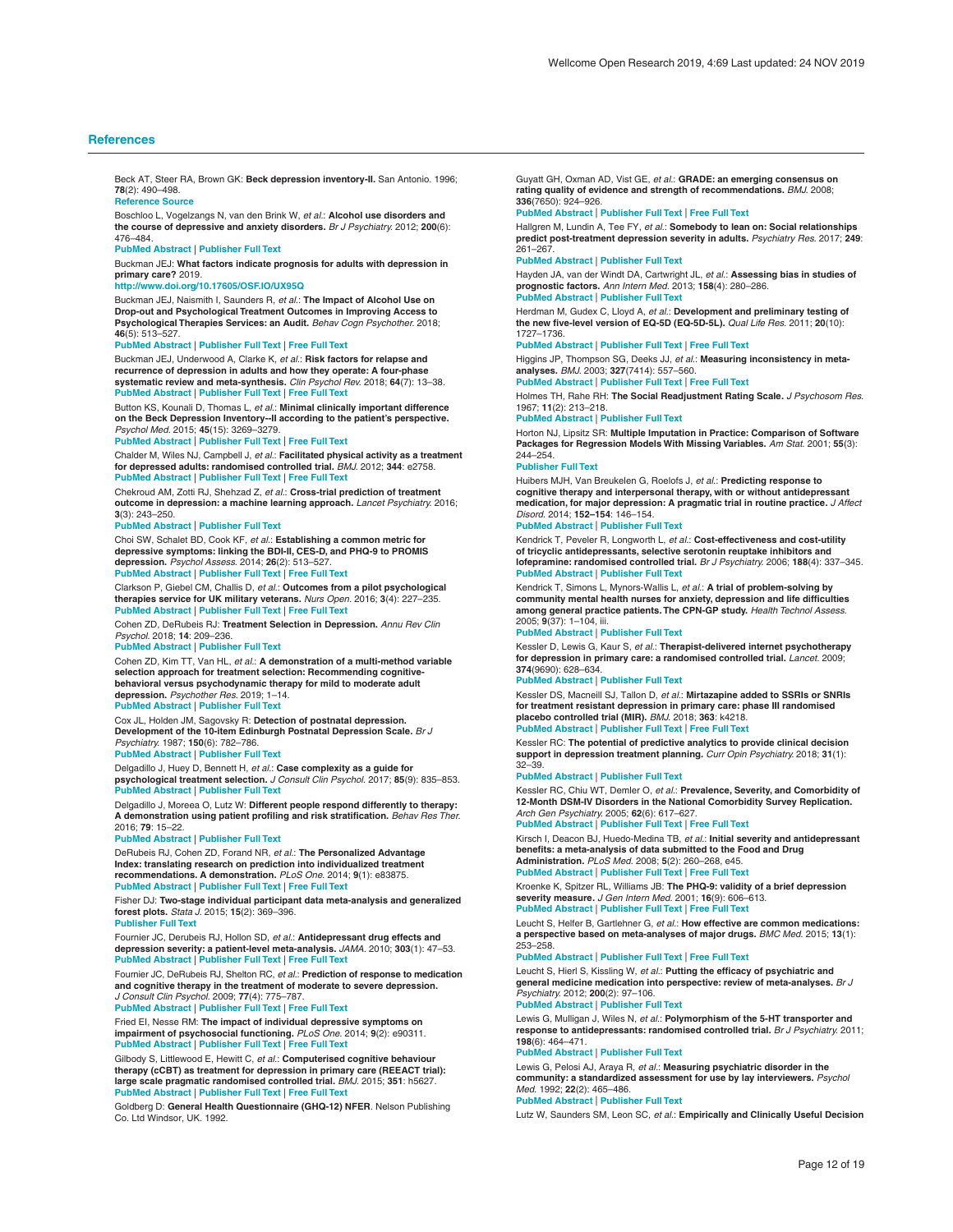<span id="page-12-0"></span>**Making in Psychotherapy: Differential Predictions With Treatment Response Models.** *Psychol Assess.* 2006; **18**(2): 133–141. **PubMed [Abstract](http://www.ncbi.nlm.nih.gov/pubmed/16768589)** | **[Publisher](http://dx.doi.org/10.1037/1040-3590.18.2.133) Full Text**

Morris TP, White IR, Royston P: **Tuning multiple imputation by predictive mean** matching and local residual draws. *BMC Med Res Methodol.* 2014; 14: 75–88.<br>PubMed [Abstract](http://www.ncbi.nlm.nih.gov/pubmed/24903709) | [Publisher](http://dx.doi.org/10.1186/1471-2288-14-75) Full Text | [Free](http://www.ncbi.nlm.nih.gov/pmc/articles/4051964) Full Text

Olfson M, Blanco C, Marcus SC: **Treatment of adult depression in the United States.** *JAMA Intern Med.* 2016; **176**(10): 1482–1491. **PubMed [Abstract](http://www.ncbi.nlm.nih.gov/pubmed/27571438)** | **[Publisher](http://dx.doi.org/10.1001/jamainternmed.2016.5057) Full Text**

Piccinelli M, Tessari E, Bortolomasi M, *et al.*: **Efficacy of the alcohol use disorders identification test as a screening tool for hazardous alcohol intake and related disorders in primary care: a validity study.** *BMJ.* 1997; **314**(7078): 420–4. **PubMed [Abstract](http://www.ncbi.nlm.nih.gov/pubmed/9040389)** | **[Publisher](http://dx.doi.org/10.1136/bmj.314.7078.420) Full Text** | **[Free](http://www.ncbi.nlm.nih.gov/pmc/articles/2125904) Full Text**

Resche-Rigon M, White IR, Bartlett JW, *et al.*: **Multiple imputation for handling**<br>**systematically missing confounders in meta-analysis of individual participant data.** *Stat Med.* 2013; **32**(28): 4890–4905. **PubMed [Abstract](http://www.ncbi.nlm.nih.gov/pubmed/23857554)** | **[Publisher](http://dx.doi.org/10.1002/sim.5894) Full Text**

Richards DA, Hill JJ, Gask L, *et al.*: **Clinical effectiveness of collaborative care for depression in UK primary care (CADET): cluster randomised controlled trial.** *BMJ.* 2013; **347**: f4913.

**PubMed [Abstract](http://www.ncbi.nlm.nih.gov/pubmed/23959152)** | **[Publisher](http://dx.doi.org/10.1136/bmj.f4913) Full Text** | **[Free](http://www.ncbi.nlm.nih.gov/pmc/articles/3746956) Full Text**

Rothwell PM: **Treating individuals 2. Subgroup analysis in randomised controlled trials: importance, indications, and interpretation.** *Lancet.* 2005; **365**(9454): 176–186.

#### **PubMed [Abstract](http://www.ncbi.nlm.nih.gov/pubmed/15639301)** | **[Publisher](http://dx.doi.org/10.1016/S0140-6736(05)17709-5) Full Text**

Royston P: Multiple imputation of missing values: Further update of ice, with<br>an emphasis on categorical variables. *Stata J.* 2009; 9(3): 466–477. **[Publisher](http://dx.doi.org/10.1177/1536867X0900900308) Full Text**

Royston P, White IR: **Multiple Imputation by Chained Equations (MICE): Implementation in Stata.** *J Stat Softw.* 2011; **45**(4): 1–20. **[Publisher](http://dx.doi.org/10.18637/jss.v045.i04) Full Text**

Rush AJ, Kraemer HC, Sackeim HA, *et al.*: **Report by the ACNP Task Force on response and remission in major depressive disorder.** *Neuropsychopharmacology.* 2006; **31**(9): 1841–1853. **PubMed [Abstract](http://www.ncbi.nlm.nih.gov/pubmed/16794566)** | **[Publisher](http://dx.doi.org/10.1038/sj.npp.1301131) Full Text**

Salaminios G, Duffy L, Ades A, *et al.*: **A randomised controlled trial assessing the severity and duration of depressive symptoms associated with a clinically significant response to sertraline versus placebo, in people presenting to primary care with depression (PANDA trial): study protocol for a randomised controlled trial.** *Trials.* 2017; **18**(1): 496–510.

**PubMed [Abstract](http://www.ncbi.nlm.nih.gov/pubmed/29065916)** | **[Publisher](http://dx.doi.org/10.1186/s13063-017-2253-4) Full Text** | **[Free](http://www.ncbi.nlm.nih.gov/pmc/articles/5655852) Full Text**

Salisbury C, O'Cathain A, Edwards L, *et al.*: **Effectiveness of an integrated telehealth service for patients with depression: a pragmatic randomised controlled trial of a complex intervention.** *Lancet Psychiatry.* 2016; **3**(6): 515–525. **PubMed [Abstract](http://www.ncbi.nlm.nih.gov/pubmed/27132075)** | **[Publisher](http://dx.doi.org/10.1016/S2215-0366(16)00083-3) Full Text**

Sartorius N, Üstün TB, Lecrubier Y, *et al.*: **Depression comorbid with anxiety: results from the WHO study on psychological disorders in primary health care.** *Br J Psychiatry Suppl.* 1996; **168**(30): 38–43. **PubMed [Abstract](http://www.ncbi.nlm.nih.gov/pubmed/8864147)** | **[Publisher](http://dx.doi.org/10.1192/S0007125000298395) Full Text**

Saunders R, Buckman JEJ, Cape J, *et al.*: **Trajectories of depression and anxiety symptom change during psychological therapy.** *J Affect Disord.* 2019; **249**: 327–335.

**PubMed [Abstract](http://www.ncbi.nlm.nih.gov/pubmed/30802698)** | **[Publisher](http://dx.doi.org/10.1016/j.jad.2019.02.043) Full Text** | **[Free](http://www.ncbi.nlm.nih.gov/pmc/articles/6428692) Full Text**

Saunders R, Cape J, Fearon P, *et al.*: **Predicting treatment outcome in psychological treatment services by identifying latent profiles of patients.** *J Affect Disord.* 2016; **197**: 107–115.

#### **PubMed [Abstract](http://www.ncbi.nlm.nih.gov/pubmed/26991365)** | **[Publisher](http://dx.doi.org/10.1016/j.jad.2016.03.011) Full Text**

Shamseer L, Moher D, Clarke M, *et al.*: **Preferred reporting items for systematic review and meta-analysis protocols (PRISMA-P) 2015: elaboration and explanation.** *BMJ.* 2015; **350**: g7647.

#### **PubMed [Abstract](http://www.ncbi.nlm.nih.gov/pubmed/25555855)** | **[Publisher](http://dx.doi.org/10.1136/bmj.g7647) Full Text**

Sharp DJ, Chew-graham C, Tylee A, *et al.*: **A pragmatic randomised controlled trial to compare antidepressants with a community-based psychosocial intervention for the treatment of women with postnatal depression: the RESPOND trial.** *Health Technol Assess.* 2010; **14**(43): iii-iv, ix-xi, 1-153. **PubMed [Abstract](http://www.ncbi.nlm.nih.gov/pubmed/20860888)** | **[Publisher](http://dx.doi.org/10.3310/hta14430) Full Text**

Sherboune CD, Stewart AL: **The MOS Social Support Survey.** *Soc Sci Med.* 1991; **32**(6): 705–714.

**PubMed [Abstract](http://www.ncbi.nlm.nih.gov/pubmed/2035047)** | **[Publisher](http://dx.doi.org/10.1016/0277-9536(91)90150-B) Full Text**

StataCorp LP: **Stata Base Reference Manual - Release 15.** College Station, Texas: Stata Press. 2017.

**[Reference](http://www.stata.com/manuals13/r.pdf) Source**

Thomas LJ, Abel A, Ridgway N, *et al.*: **Cognitive behavioural therapy as an**<br>adjunct to pharmacotherapy for treatment resistant depression in primary **care:The CoBalT randomised controlled trial protocol.** *Contemp Clin Trials.* 2012; **33**(2): 312–319.

#### **PubMed [Abstract](http://www.ncbi.nlm.nih.gov/pubmed/22101205)** | **[Publisher](http://dx.doi.org/10.1016/j.cct.2011.10.016) Full Text**

Thomas HV, Lewis G, Watson M, *et al.*: **Computerised patient-specific guidelines for management of common mental disorders in primary care: a randomised controlled trial.** *Br J Gen Pract.* 2004; **54**(508): 832–837. **PubMed [Abstract](http://www.ncbi.nlm.nih.gov/pubmed/15527609)** | **[Free](http://www.ncbi.nlm.nih.gov/pmc/articles/1324916) Full Text**

Thornicroft G, Chatterji S, Evans-Lacko S, *et al.*: **Undertreatment of people with**<br>**major depressive disorder in 21 countries.** Br J Psychiatry. 2017; 210(2): 119–124. **PubMed [Abstract](http://www.ncbi.nlm.nih.gov/pubmed/27908899)** | **[Publisher](http://dx.doi.org/10.1192/bjp.bp.116.188078) Full Text** | **[Free](http://www.ncbi.nlm.nih.gov/pmc/articles/5288082) Full Text**

van Hout B, Janssen MF, Feng YS, *et al.*: **Interim scoring for the EQ-5D-5L: mapping the EQ-5D-5L to EQ-5D-3L value sets.** *Value Health.* 2012; **15**(5): 708–715. **PubMed [Abstract](http://www.ncbi.nlm.nih.gov/pubmed/22867780)** | **[Publisher](http://dx.doi.org/10.1016/j.jval.2012.02.008) Full Text**

Weaver T, Madden P, Charles V, *et al.*: **Comorbidity of substance misuse and mental illness in community mental health and substance misuse services.** *Br J Psychiatry.* 2003; **183**: 304–313. **PubMed [Abstract](http://www.ncbi.nlm.nih.gov/pubmed/14519608)** | **[Publisher](http://dx.doi.org/10.1192/bjp.183.4.304) Full Text**

Zigmond AS, Snaith RP: **The hospital anxiety and depression scale.** *Acta Psychiatr Scand.* 1983; **67**(6): 361–370. **PubMed [Abstract](http://www.ncbi.nlm.nih.gov/pubmed/6880820)** | **[Publisher](http://dx.doi.org/10.1111/j.1600-0447.1983.tb09716.x) Full Text**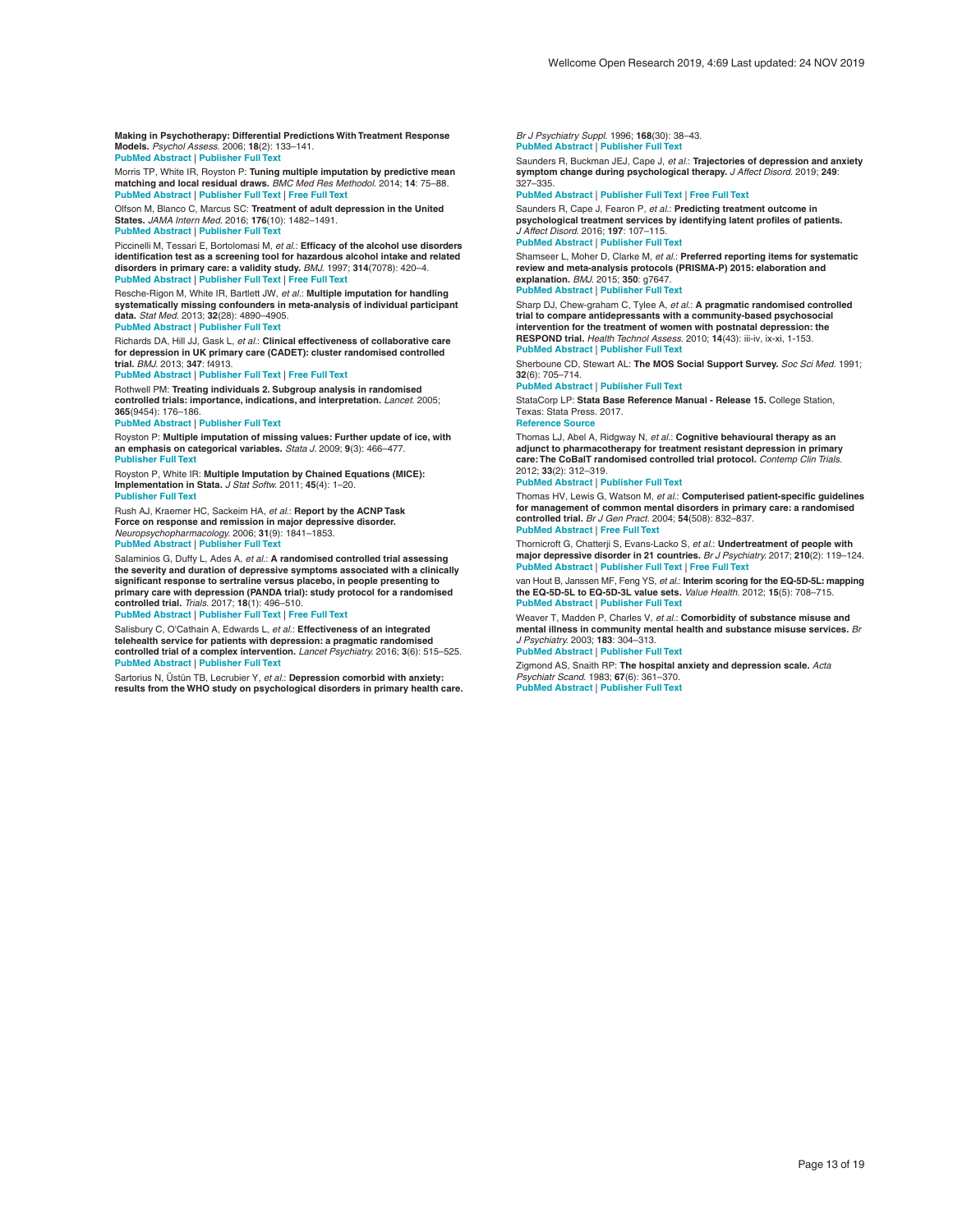# **Open Peer Review**

# **Current Peer Review Status:**

**Version 2**

Reviewer Report 21 November 2019

<https://doi.org/10.21956/wellcomeopenres.17017.r36881>

**© 2019 Galante J.** This is an open access peer review report distributed under the terms of the [Creative Commons](https://creativecommons.org/licenses/by/4.0/) [Attribution License](https://creativecommons.org/licenses/by/4.0/), which permits unrestricted use, distribution, and reproduction in any medium, provided the original work is properly cited.



**Julieta Galante**

Department of Psychiatry, University of Cambridge, Cambridge, UK

I thank the authors for carefully considering my comments to their first manuscript. The revised version reads clearer to me and I have no further comments to make. I look forward to the results of this interesting project.

*Competing Interests:* No competing interests were disclosed.

*Reviewer Expertise:* Systematic reviews, meta-analysis, randomised controlled trials, mental health. I have not been able to assess the statistical methods in detail since I am not a statistician.

**I confirm that I have read this submission and believe that I have an appropriate level of expertise to confirm that it is of an acceptable scientific standard.**

# **Version 1**

Reviewer Report 23 October 2019

<https://doi.org/10.21956/wellcomeopenres.16615.r35662>

**© 2019 Lutz W et al.** This is an open access peer review report distributed under the terms of the [Creative Commons](https://creativecommons.org/licenses/by/4.0/) [Attribution License](https://creativecommons.org/licenses/by/4.0/), which permits unrestricted use, distribution, and reproduction in any medium, provided the original work is properly cited.



**Brian Schwartz ID** 

Department of Clinical Psychology and Psychotherapy, Trier University, Trier, Germany **Wolfgang Lutz**

Department of Clinical Psychology and Psychotherapy, Trier University, Trier, Germany

This manuscript proposes a set of meta-analyses of individual patient data examining prognostic factors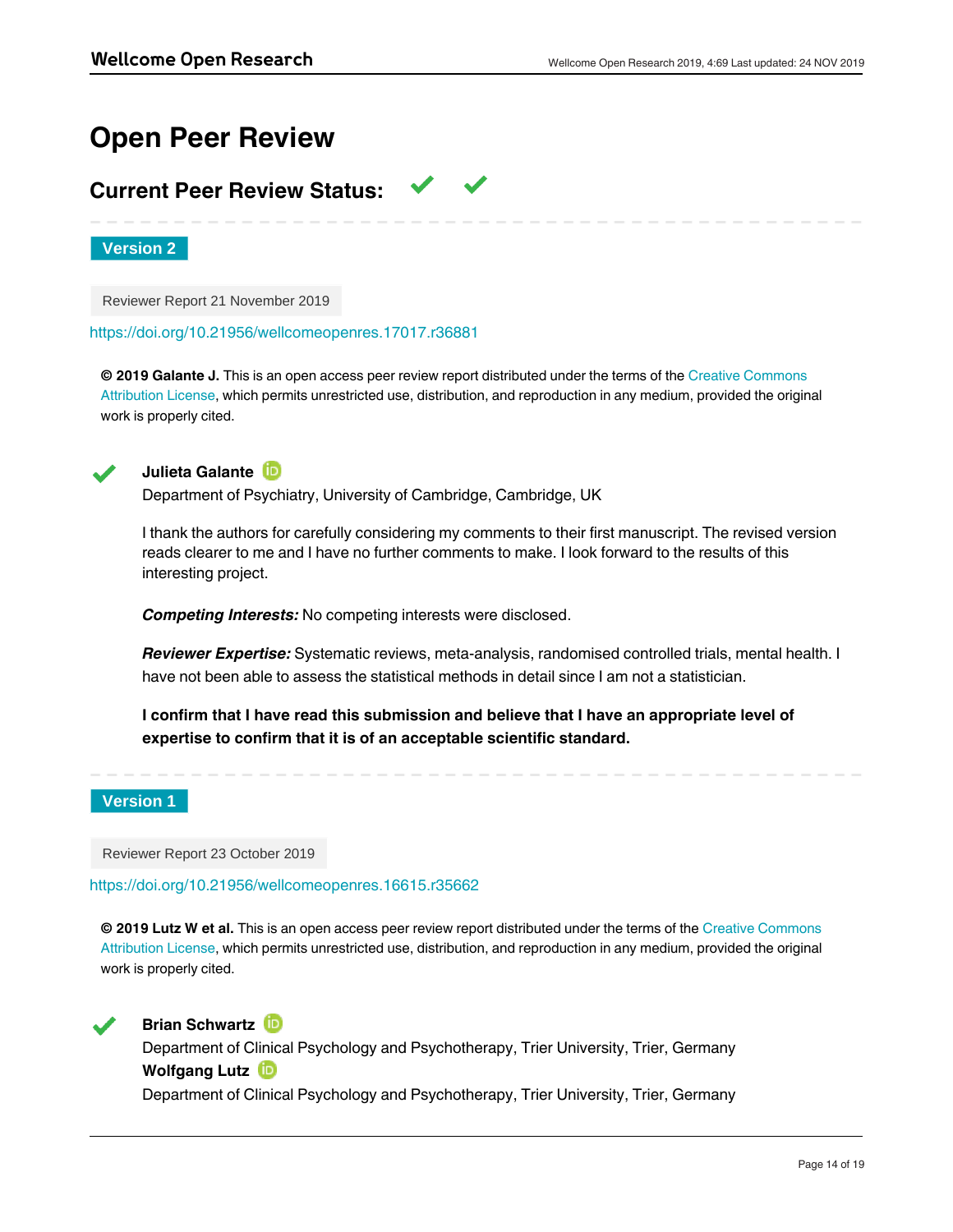This manuscript proposes a set of meta-analyses of individual patient data examining prognostic factors for treatment outcome in patients with depression. Prognostic factors include depressive symptoms, several indicators of disorder severity and a number of non-severity related factors. Databases were already searched for RCTs complying with the inclusion and exclusion criteria. Thirteen eligible RCTs were found, the protocol at hand describes the data analysis of the resulting 6271 patients.

The proposed project is concerned with an important topic by aggregating the results of RCTs examining prognostic factors for treatment outcome. It addresses the problem of inconsistent findings due to different measures of disorder severity and their dependence on baseline symptom severity. This meta-analysis is a promising approach to elucidate the association between different prognostic factors and treatment outcome in depression.

The hypotheses are derived comprehensibly from an extensive theoretical background. All supposed prognostic factors are based on recent empirical evidence or are otherwise well-founded. Instead of relying on an aggregated symptom severity score only, the authors capture the construct of disorder severity in a comprehensive manner based on several indicators.

The reported methods are well described. The proposal deals with variable transformations and data preprocessing as well as sophisticated statistical analyses. To rule out confounding effects, potentially confounding variables are controlled individually.

# **Is the rationale for, and objectives of, the study clearly described?**

Yes

**Is the study design appropriate for the research question?** Yes

**Are sufficient details of the methods provided to allow replication by others?** Yes

# **Are the datasets clearly presented in a useable and accessible format?** Not applicable

*Competing Interests:* No competing interests were disclosed.

*Reviewer Expertise:* Psychotherapy research, feedback research, personalized predictions, outcome prediction, dropout prediction, machine learning, early change, sudden gains.

# **We confirm that we have read this submission and believe that we have an appropriate level of expertise to confirm that it is of an acceptable scientific standard.**

Reviewer Report 18 June 2019

<https://doi.org/10.21956/wellcomeopenres.16615.r35663>

**© 2019 Galante J.** This is an open access peer review report distributed under the terms of the [Creative Commons](https://creativecommons.org/licenses/by/4.0/) [Attribution License](https://creativecommons.org/licenses/by/4.0/), which permits unrestricted use, distribution, and reproduction in any medium, provided the original work is properly cited.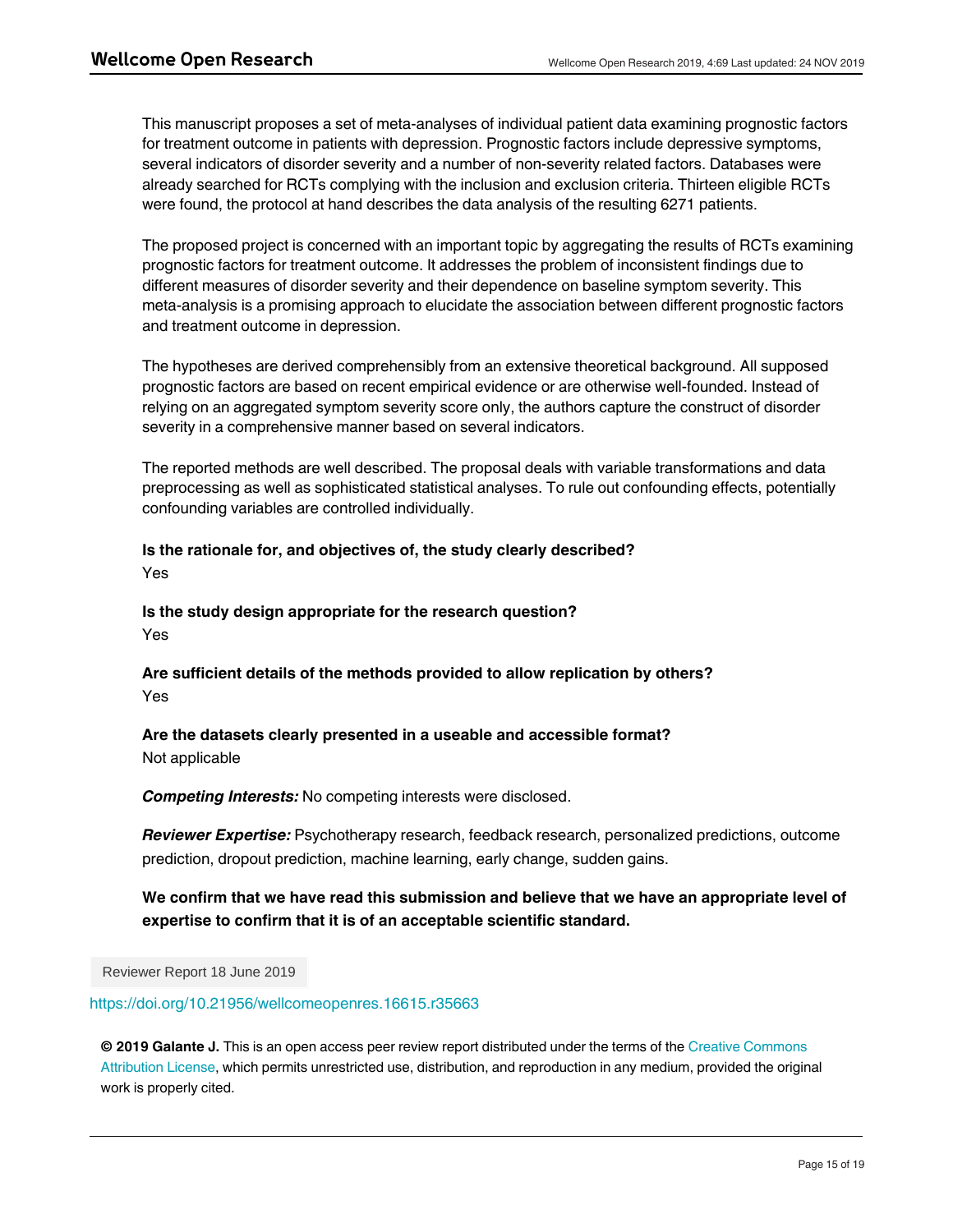#### ? **Julieta Galante**

Department of Psychiatry, University of Cambridge, Cambridge, UK

This article proposes a meta-analysis of individual participant trial data to explore prognostic factors of adult depression, and assess their influence independently of each other. The authors have already secured individual participant data for almost all of the trials to be included.

I consider this manuscript to be well-written, with clear objectives and an appropriate study design. However, regarding reproducibility, I am not clear on the implication of the review search date, which is March 2019. I have to assume that data sharing agreements predate the search, which was only conducted to make sure no eligible trials were missing – was the 13<sup>th</sup> trial a result of the search? It would be much clearer if the authors could spell out this process.

Another confusing point is that the PROSPERO registration dated April 2019 shows Preliminary searches, Piloting of the study selection process, Formal screening of search results against eligibility criteria and Data extraction as ongoing or not started; this is inconsistent with what is stated in the manuscript. Similarly, in the Data handling and data management section the authors wrote "data from 13 studies were received…". This is inconsistent with previous statements that data from one trial is pending.

Figure 1 shows that pilot/feasibility trials were excluded (see records excluded). If these were RCTs and used a sample that was different from the larger trials that followed, it is unclear why they were excluded. If exclusion was pre-specified and performed in a systematic fashion, it should be explained and justified in detail as part of the exclusion criteria. If exclusion was not pre-specified systematically, then these trials should be included in the meta-analysis, or at least this mentioned as a limitation.

Regarding generalisability, the discussion section reads: "findings from the Dep-GP database should be widely generalizable to adults with depression seeking treatment from their GP/family physician". I find this too strong an assertion of generalisability - authors are only including trials from the UK, and there is cultural variability in many of the factors measured, so I would be more cautious regarding the external validity of the findings.

# **Is the rationale for, and objectives of, the study clearly described?** Yes

**Is the study design appropriate for the research question?** Yes

**Are sufficient details of the methods provided to allow replication by others?** Partly

**Are the datasets clearly presented in a useable and accessible format?** Not applicable

*Competing Interests:* Nonfinancial competing interests: I am a current collaborator with Ian R. White on an unrelated project. I do not believe this has affected my objectivity when reviewing this article.

*Reviewer Expertise:* Systematic reviews, meta-analysis, randomised controlled trials, mental health. I have not been able to assess the statistical methods in detail since I am not a statistician.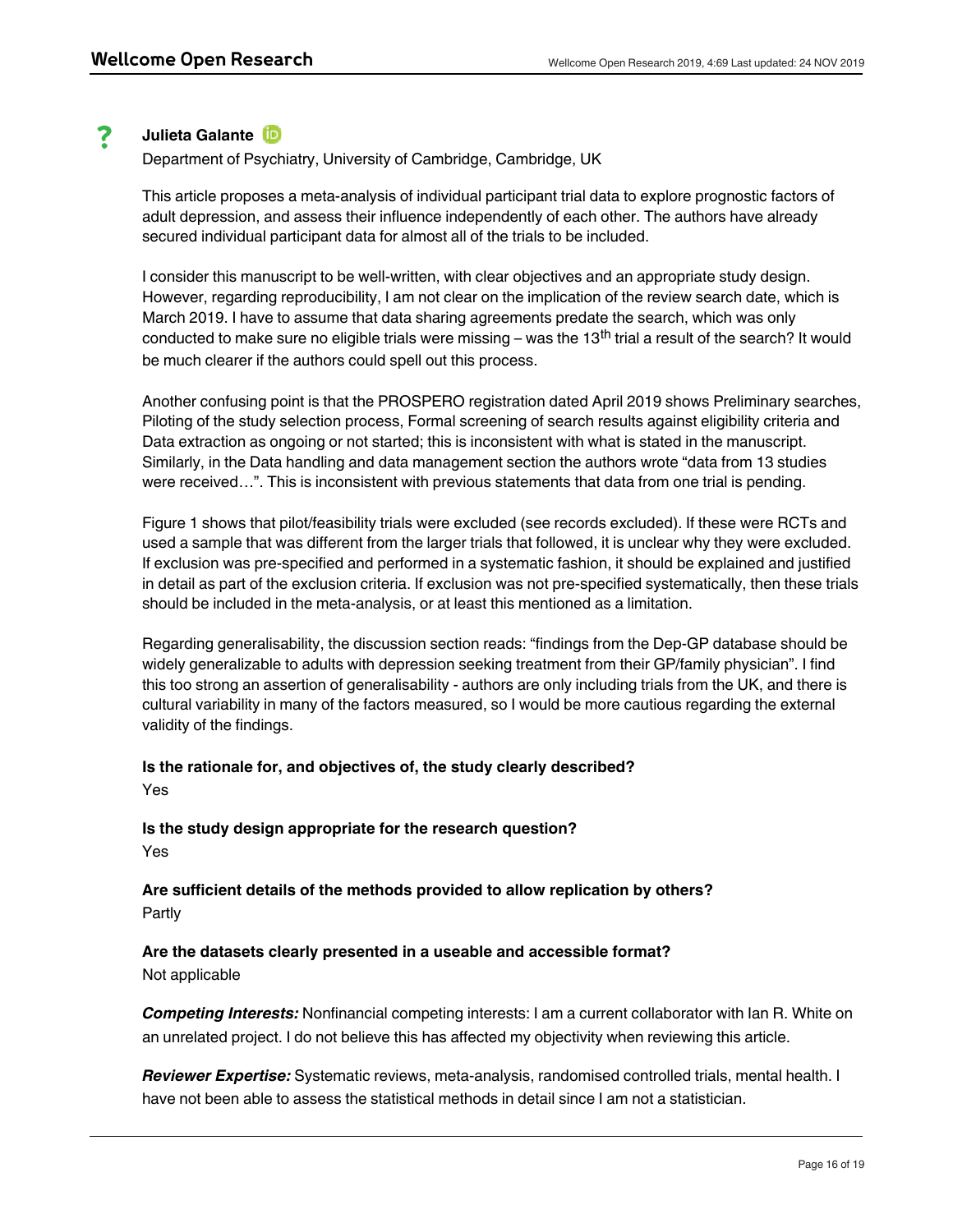**I confirm that I have read this submission and believe that I have an appropriate level of expertise to confirm that it is of an acceptable scientific standard, however I have significant reservations, as outlined above.**

## Author Response 24 Oct 2019

**Joshua Buckman**, University College London, London, UK

*This article proposes a meta-analysis of individual participant trial data to explore prognostic factors of adult depression, and assess their influence independently of each other. The authors have already secured individual participant data for almost all of the trials to be included. I consider this manuscript to be well-written, with clear objectives and an appropriate study design.*

**Response:** We thank Dr Galante for her thorough and informative review. In light of her comments we have made a number of amendments to the manuscript as detailed below.

*1. However, regarding reproducibility, I am not clear on the implication of the review search date, which is March 2019. I have to assume that data sharing agreements predate the search, which was only conducted to make sure no eligible trials were missing – was the 13th trial a result of the search? It would be much clearer if the authors could spell out this process.*

**Response:** Thank you for raising this important point, we have clarified our review process by adding the following to the manuscript:

# Under the heading: **"Identification and selection of studies":**

Searches were run in several stages, first an initial scoping search of the literature in November 2015, next a full search in April 2016 to identify studies and begin the process of data collection, then finally another search in March 2019 to ensure no studies published more recently were missed.

# Under the heading **"Inclusion & exclusion criteria":**

Inclusion and exclusion criteria were refined in the initial stage of the scoping searches for this work. After this refining process, studies were included if they were randomised clinical trials (RCTs) that had at least one active treatment arm and used the CIS-R at baseline to assess symptoms of anxiety and depression and to determine diagnoses. The studies were included if their samples were adults (aged 16 or over), with a diagnosis unipolar depression, depressive symptoms significant enough to lead them to seek treatment from their GP, or a CIS-R ( Lewis *et al* ., 1992) score of ≥12, and if they were recruited from primary care centres.

# Under the heading "**Characteristics of the included studies":**

In total, 15 RCTs were identified as meeting inclusion criteria for the IPD, of which 12 have provided individual patient-data and one is in the process of providing these data, see Figure 1. Nine studies were identified at the initial scoping stage, with a further three found in the second stage of searching and one final further study identified as meeting inclusion criteria after the final searches. After a consensus meeting once the final searches had been run, two studies previously considered to not meet inclusion criteria were re-classified as meeting criteria, and the study authors were contacted for IPD accordingly.

*2. Another confusing point is that the PROSPERO registration dated April 2019 shows Preliminary*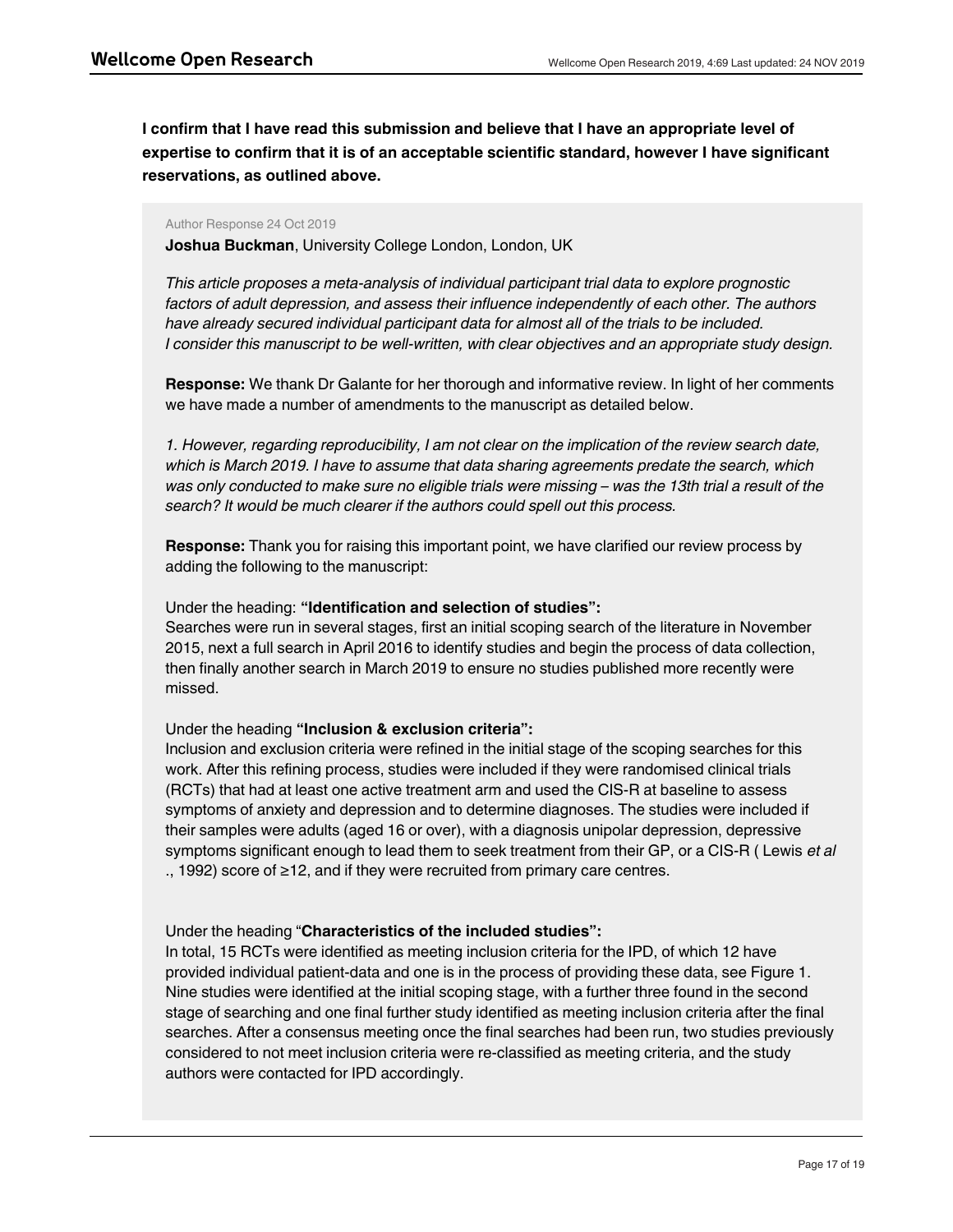*2. Another confusing point is that the PROSPERO registration dated April 2019 shows Preliminary searches, Piloting of the study selection process, Formal screening of search results against eligibility criteria and Data extraction as ongoing or not started; this is inconsistent with what is stated in the manuscript.*

**Response:** At the time of writing we had just run our final searches, we were in the process of data collection and the final formal consideration of studies for inclusion and exclusion. As a part of that process we found one newly published study which met inclusion criteria and during a consensus meeting between the three reviewers involved in this process, we determined that two previously excluded studies would also have met inclusion criteria. As a result we contacted the authors of those latter two studies after submitting the initial version of the present manuscript, and we were informed that data from those studies were no longer available. So, it was accurate to state that the process of searching, the study selection process and data extraction were ongoing at the point of writing this manuscript and at the point of registration on PROSPERO. We will update our PROSPERO record as soon these processes are completed, once data from the final study are received and cleaned.

*3. Similarly, in the Data handling and data management section the authors wrote "data from 13 studies were received…". This is inconsistent with previous statements that data from one trial is pending.*

**Response:** Thank you for pointing out this error, we have amended it to read: "Data from the 12 trials were received and cleaned on an individual study basis before combining all studies into a single aggregated dataset, the final Dep-GP dataset will be formed once data from the 13<sup>th</sup> study are received and cleaned"

*4. Figure 1 shows that pilot/feasibility trials were excluded (see records excluded). If these were RCTs and used a sample that was different from the larger trials that followed, it is unclear why they were excluded. If exclusion was pre-specified and performed in a systematic fashion, it should be explained and justified in detail as part of the exclusion criteria. If exclusion was not pre-specified systematically, then these trials should be included in the meta-analysis, or at least this mentioned as a limitation.*

**Response:** We have amended Figure 1 to show that 15 studies met our final inclusion criteria and the study authors from each of them were contacted for IPD. In terms of excluding the feasibility trials, this was part of our original pre-specified inclusion/exclusion criteria and was accordingly applied systematically across all searches.

*5. Regarding generalisability, the discussion section reads: "findings from the Dep-GP database should be widely generalizable to adults with depression seeking treatment from their GP/family physician". I find this too strong an assertion of generalisability - authors are only including trials from the UK, and there is cultural variability in many of the factors measured, so I would be more cautious regarding the external validity of the findings.*

**Response:** We thank the reviewer for highlighting this, we have amended the manuscript accordingly, under the heading "**Discussion and Conclusions**":

*Competing Interests:* No competing interests were disclosed.

The consistency in setting and the variability in both the populations drawn upon in the 13 studies and the treatments received in those studies means that findings from the Dep-GP database may be generalizable to adults with depression seeking treatment from their GP/family physician.